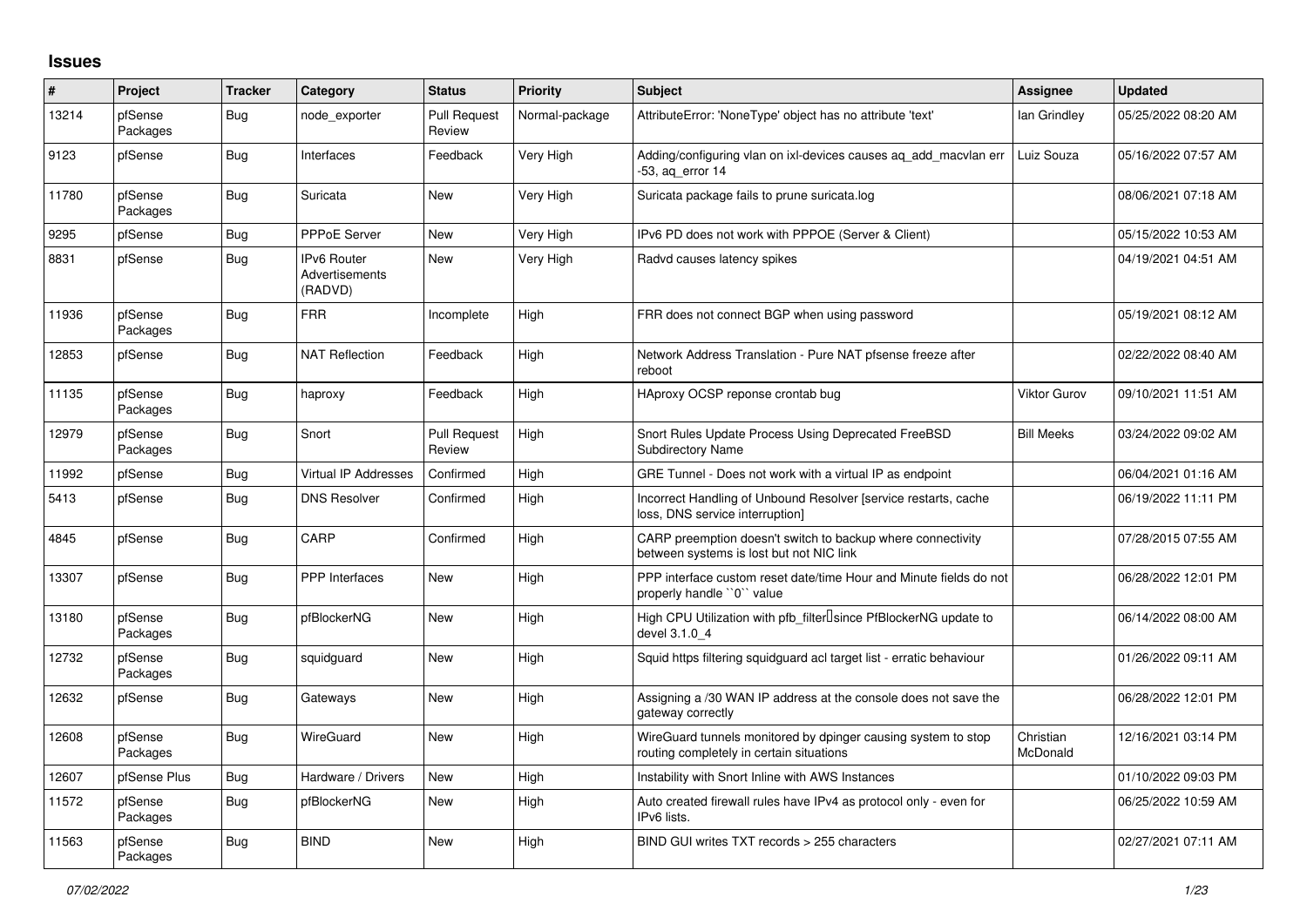| $\pmb{\#}$ | Project             | <b>Tracker</b> | Category                        | <b>Status</b> | <b>Priority</b> | Subject                                                                                                                                                                       | Assignee       | <b>Updated</b>      |
|------------|---------------------|----------------|---------------------------------|---------------|-----------------|-------------------------------------------------------------------------------------------------------------------------------------------------------------------------------|----------------|---------------------|
| 11158      | pfSense<br>Packages | Bug            | <b>FRR</b>                      | New           | High            | <b>FRR Prefix Lists</b>                                                                                                                                                       |                | 12/30/2020 04:55 PM |
| 10760      | pfSense<br>Packages | <b>Bug</b>     | <b>BIND</b>                     | New           | High            | pfSense BIND 9.14.12 server terminates due to assertion failure                                                                                                               |                | 07/11/2020 04:53 PM |
| 10252      | pfSense<br>Packages | <b>Bug</b>     | pfBlockerNG                     | New           | High            | pfblockerng-devel                                                                                                                                                             |                | 02/11/2020 05:18 PM |
| 9724       | pfSense<br>Packages | Bug            | pfBlockerNG                     | New           | High            | pfblockerng-firewall-filter-service-will-not-start                                                                                                                            |                | 09/05/2019 06:32 AM |
| 9136       | pfSense             | Bug            | DHCP (IPv6)                     | New           | High            | IPv6 Tracking Interfaces Lose IPv6 Address in Certain Cases                                                                                                                   |                | 04/21/2022 12:39 PM |
| 8964       | pfSense             | Bug            | <b>IPsec</b>                    | New           | High            | IPsec async cryptography advanced setting - TCP traffic not<br>passing through                                                                                                | Luiz Souza     | 12/08/2020 12:09 PM |
| 8513       | pfSense<br>Packages | Bug            | FreeRADIUS                      | New           | High            | Freeradius 3.x Idap problem                                                                                                                                                   |                | 02/18/2019 05:22 PM |
| 8438       | pfSense<br>Packages | <b>Bug</b>     | haproxy                         | New           | High            | haproxy: can't use ACL for cert with http-response actions                                                                                                                    |                | 05/24/2018 01:12 PM |
| 8158       | pfSense             | <b>Bug</b>     | Interfaces                      | New           | High            | IPv6 Track Interface issue with more than one WAN-Gateway and<br>a number of internal interfaces at least track interface from one<br>interface does not work on regular base |                | 12/03/2017 09:00 AM |
| 8089       | pfSense             | Bug            | Interfaces                      | New           | High            | VLAN page breaks after config restore to new hardware.                                                                                                                        |                | 11/21/2017 01:38 PM |
| 8050       | pfSense             | Bug            | Interfaces                      | New           | High            | Enabling bridge while interfaces have link freezes console                                                                                                                    |                | 11/03/2017 04:38 PM |
| 7730       | pfSense             | Bug            | Interfaces                      | New           | High            | 2.3.4_1 greX: loop detected when hit save on filter rules or<br>interfaces                                                                                                    |                | 07/27/2017 08:16 AM |
| 7388       | pfSense<br>Packages | Bug            | Suricata                        | New           | High            | Suricata does not property recognize MTU for PPPOE interfaces                                                                                                                 |                | 03/15/2017 05:17 AM |
| 6988       | pfSense<br>Packages | Bug            | Snort                           | New           | High            | SNORT Package PHP memory error                                                                                                                                                |                | 06/28/2018 10:00 PM |
| 5355       | pfSense             | Bug            | <b>IPsec</b>                    | New           | High            | on Dynamic WAN IP (DHCP Client) it takes 10 minutes before<br>Phase1 reconnects                                                                                               |                | 07/08/2016 10:29 PM |
| 12878      | pfSense             | Bug            | <b>Traffic Shaper</b><br>(ALTQ) | Incomplete    | Normal          | Traffic shaping by interface, route queue bandwidth inbound, out by<br>a large factor.                                                                                        |                | 06/06/2022 07:03 AM |
| 12740      | pfSense             | <b>Bug</b>     | FreeBSD                         | Incomplete    | Normal          | panic: esp_input_cb: Unexpected address family                                                                                                                                |                | 01/27/2022 01:19 PM |
| 12705      | pfSense             | <b>Bug</b>     | <b>IPsec</b>                    | Incomplete    | Normal          | ECDSA certificate does not work for IPSec VPN phase 1                                                                                                                         |                | 01/24/2022 03:22 PM |
| 8882       | pfSense             | Bug            | Interfaces                      | Incomplete    | Normal          | Interface assignments lost on reboot                                                                                                                                          |                | 02/17/2022 02:24 PM |
| 7286       | pfSense             | <b>Bug</b>     | OpenVPN                         | Incomplete    | Normal          | OpenVPN client is unreliable when you have multiple tunnels                                                                                                                   |                | 08/19/2019 03:28 PM |
| 13317      | pfSense             | <b>Bug</b>     | PHP Interpreter                 | Feedback      | Normal          | 'array filter'' PHP Errors in "interfaces.inc"                                                                                                                                | Reid Linnemann | 06/30/2022 11:46 AM |
| 13310      | pfSense             | <b>Bug</b>     | Rules / NAT                     | Feedback      | Normal          | Each line in the NPt destination IPv6 prefix list also contains the<br>network of the previous line when multiple choices are present                                         | Jim Pingle     | 06/28/2022 12:01 PM |
| 13233      | pfSense Plus        | <b>Bug</b>     | OpenVPN                         | Feedback      | Normal          | OpenVPN DCO connection fails with Auth Digest Algorithm set to<br><b>SHA512</b>                                                                                               |                | 05/31/2022 03:39 PM |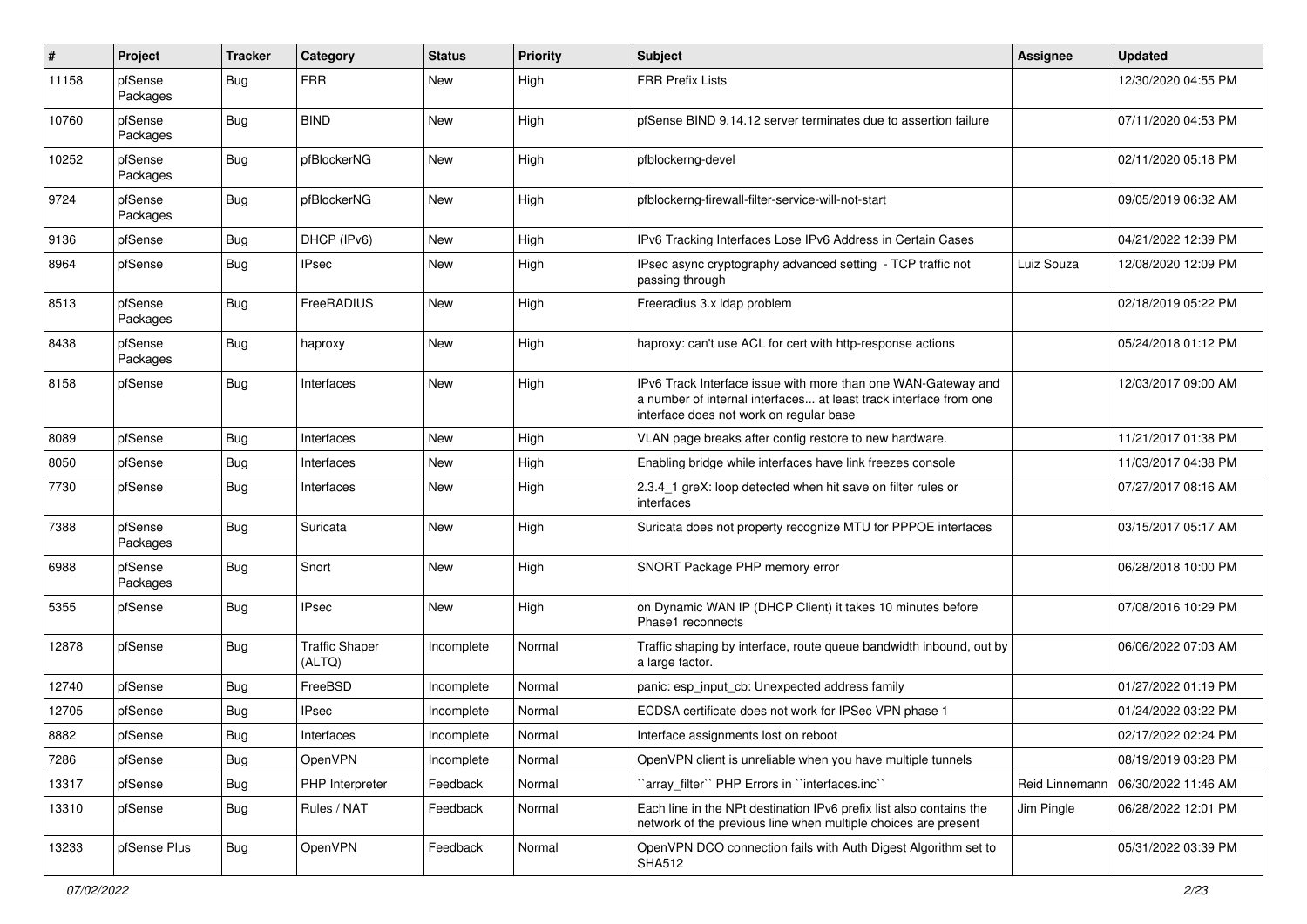| #     | Project             | <b>Tracker</b> | Category                            | <b>Status</b> | <b>Priority</b> | <b>Subject</b>                                                                                                                                                          | <b>Assignee</b>       | <b>Updated</b>      |
|-------|---------------------|----------------|-------------------------------------|---------------|-----------------|-------------------------------------------------------------------------------------------------------------------------------------------------------------------------|-----------------------|---------------------|
| 13115 | pfSense<br>Packages | <b>Bug</b>     | WireGuard                           | Feedback      | Normal          | WireGuard panic due to KBI changes in ""udp_tun_func_t()""                                                                                                              | Christian<br>McDonald | 05/15/2022 10:47 AM |
| 13114 | pfSense<br>Packages | Bug            | <b>BIND</b>                         | Feedback      | Normal          | BIND calls rndc in rc_stop when named is not running                                                                                                                    | <b>Stuart Wyatt</b>   | 05/04/2022 12:41 PM |
| 13095 | pfSense<br>Packages | <b>Bug</b>     | Snort                               | Feedback      | Normal          | Snort VRT change in Shared Object Rules path name results in<br>failure to extract and update Snort Shared Object Rules when<br>enabled                                 | <b>Bill Meeks</b>     | 04/25/2022 12:22 PM |
| 13034 | pfSense<br>Packages | <b>Bug</b>     | Zabbix                              | Feedback      | Normal          | Zabbix6 Agent and Proxy fail to set the PSK from the web GUI in its<br>conf files                                                                                       | <b>Viktor Gurov</b>   | 04/06/2022 11:59 AM |
| 13022 | pfSense<br>Packages | Bug            | haproxy                             | Feedback      | Normal          | HAProxy - Sub Frontends ignore Client verification CA certificates                                                                                                      |                       | 04/06/2022 12:55 PM |
| 12959 | pfSense             | <b>Bug</b>     | DHCP (IPv4)                         | Feedback      | Normal          | dhcplease process wrongly update host file if client-hostname is<br>empty                                                                                               |                       | 07/01/2022 09:10 AM |
| 12951 | pfSense<br>Packages | <b>Bug</b>     | <b>FRR</b>                          | Feedback      | Normal          | FRR cannot remove IPv6 routes                                                                                                                                           |                       | 03/22/2022 09:24 PM |
| 12926 | pfSense             | <b>Bug</b>     | Interfaces                          | Feedback      | Normal          | Changing LAGG type on CARP interfaces makes VIPs go to an<br>"init" State                                                                                               |                       | 03/10/2022 10:52 AM |
| 12907 | pfSense<br>Packages | <b>Bug</b>     | <b>PIMD</b>                         | Feedback      | Normal          | PIMD: Nonexistent interfaces should be hidden/disabled in<br>pimd.conf before bringing up the service                                                                   |                       | 03/07/2022 03:51 PM |
| 12877 | pfSense             | <b>Bug</b>     | Dynamic DNS                         | Feedback      | Normal          | Cloudflare DynDNS fails to update more than two addresses                                                                                                               |                       | 05/29/2022 06:56 PM |
| 12869 | pfSense<br>Packages | Bug            | <b>BIND</b>                         | Feedback      | Normal          | Bind DNS Package AAAA filtering Broken on new ZFS Installs                                                                                                              | <b>Viktor Gurov</b>   | 03/09/2022 12:38 PM |
| 12829 | pfSense             | Bug            | <b>Traffic Shaper</b><br>(Limiters) | Feedback      | Normal          | Dummynet kernel module fails to load after upgrade.                                                                                                                     |                       | 03/17/2022 09:26 AM |
| 12742 | pfSense<br>Packages | <b>Bug</b>     | FreeRADIUS                          | Feedback      | Normal          | freeRADIUS virtual-server-default: modules dailycounter,<br>monthlycounter, noresetcounter, expire_on_login in authorize<br>section prevent virtual server from loading |                       | 03/01/2022 12:45 PM |
| 12706 | pfSense<br>Packages | <b>Bug</b>     | pfBlockerNG                         | Feedback      | Normal          | pfBlockerNG and unbound does not work after switching /var to<br>RAM disk                                                                                               | <b>Viktor Gurov</b>   | 03/24/2022 10:47 AM |
| 12683 | pfSense<br>Packages | <b>Bug</b>     | Snort                               | Feedback      | Normal          | snort_get_vpns_list() does not include OpenVPN CSO                                                                                                                      | <b>Viktor Gurov</b>   | 02/15/2022 10:47 AM |
| 12547 | pfSense             | Bug            | <b>Operating System</b>             | Feedback      | Normal          | unsheduled system reboot/crash                                                                                                                                          | Mateusz Guzik         | 12/01/2021 01:20 PM |
| 12543 | pfSense             | <b>Bug</b>     | Web Interface                       | Feedback      | Normal          | Deleteing a Outbound NAT rule gave me an empty rule and<br>displayed php error in UI.                                                                                   |                       | 02/14/2022 04:36 AM |
| 12506 | pfSense<br>Packages | <b>Bug</b>     | Suricata                            | Feedback      | Normal          | Only selected instance is restarted on suppress list change                                                                                                             | <b>Viktor Gurov</b>   | 12/01/2021 04:43 AM |
| 12475 | pfSense<br>Packages | <b>Bug</b>     | OpenVPN Client<br>Export            | Feedback      | Normal          | OpenVPN Client Export does not show certificate without private<br>key                                                                                                  | Jim Pingle            | 02/17/2022 08:24 AM |
| 12423 | pfSense<br>Packages | <b>Bug</b>     | pfBlockerNG                         | Feedback      | Normal          | Dashboard shows "SQLite database missing, Force Reload<br>DNSBL to recover!"                                                                                            |                       | 12/31/2021 01:06 PM |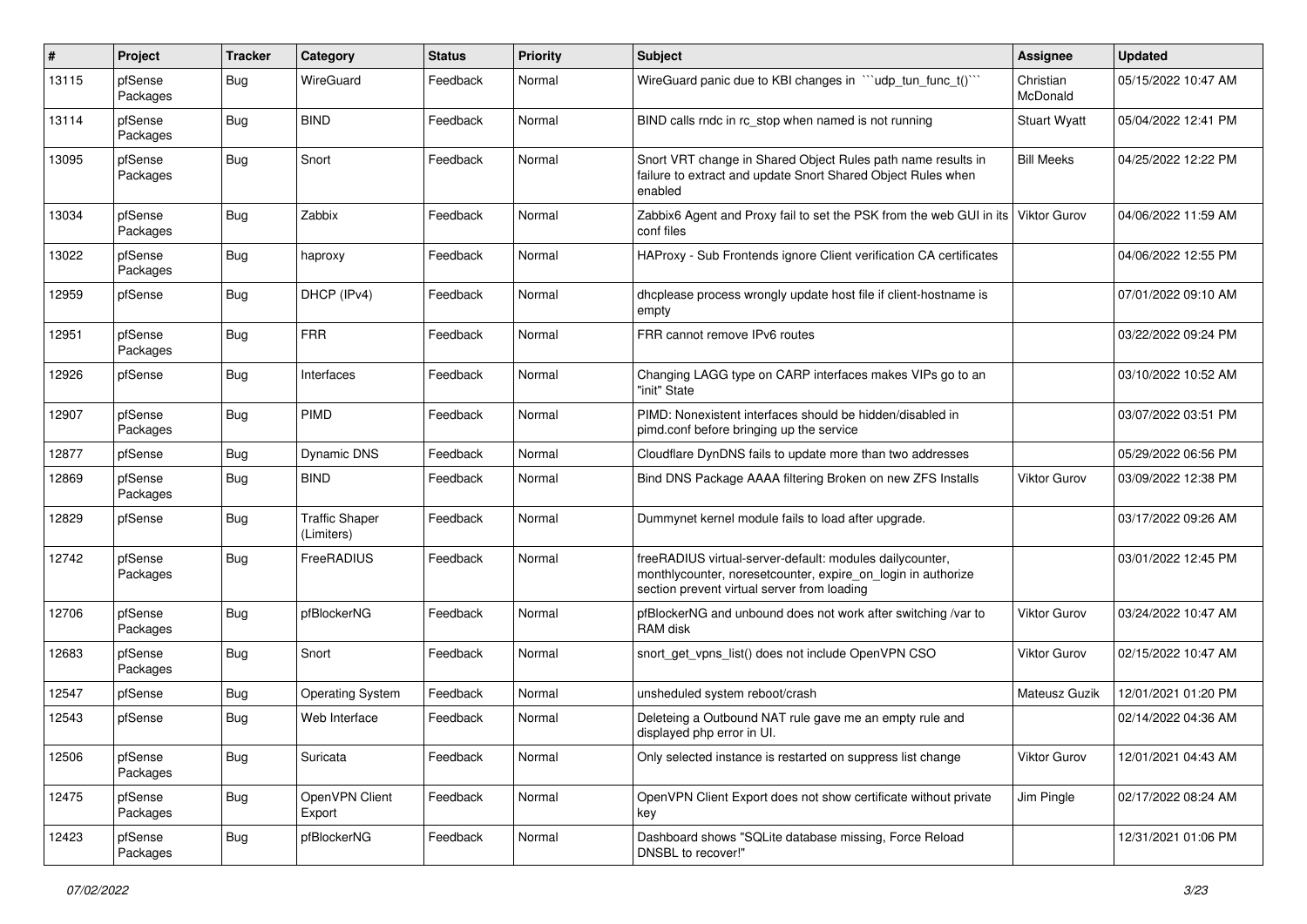| $\#$  | Project             | <b>Tracker</b> | Category           | <b>Status</b> | Priority | <b>Subject</b>                                                                                | <b>Assignee</b>     | <b>Updated</b>      |
|-------|---------------------|----------------|--------------------|---------------|----------|-----------------------------------------------------------------------------------------------|---------------------|---------------------|
| 12414 | pfSense<br>Packages | Bug            | pfBlockerNG        | Feedback      | Normal   | DNSBL SafeSearch page displays input validation error if DoH /<br>DoT blocking is not enabled |                     | 12/30/2021 02:49 PM |
| 12330 | pfSense<br>Packages | <b>Bug</b>     | pfBlockerNG        | Feedback      | Normal   | pfBlockerNG devel creating invalid NAT rules on boot                                          |                     | 04/21/2022 12:40 PM |
| 12322 | pfSense<br>Packages | <b>Bug</b>     | Suricata           | Feedback      | Normal   | Suricata creates invalid HOME NET entries                                                     | <b>Viktor Gurov</b> | 09/10/2021 11:42 AM |
| 12258 | pfSense<br>Packages | <b>Bug</b>     | WireGuard          | Feedback      | Normal   | Copy key buttons only work in HTTPS mode                                                      |                     | 02/03/2022 04:57 AM |
| 12206 | pfSense<br>Packages | <b>Bug</b>     | <b>NET-SNMP</b>    | Feedback      | Normal   | Certificate Manager page doesn't show Net-SNMP used certificates                              | <b>Viktor Gurov</b> | 12/30/2021 09:40 AM |
| 12167 | pfSense<br>Packages | <b>Bug</b>     | FRR                | Feedback      | Normal   | BGP TCP setkey not set if neighbor is in peer group                                           | Viktor Gurov        | 09/16/2021 09:38 AM |
| 12114 | pfSense<br>Packages | Bug            | syslog-ng          | Feedback      | Normal   | syslog-ng only binds to the last specified interface                                          |                     | 04/21/2022 12:40 PM |
| 12073 | pfSense<br>Packages | <b>Bug</b>     | <b>NET-SNMP</b>    | Feedback      | Normal   | netsnmptrapd.conf syntax is wrong                                                             |                     | 04/21/2022 12:40 PM |
| 12036 | pfSense<br>Packages | <b>Bug</b>     | Zabbix             | Feedback      | Normal   | Certificate Manager page do not show Zabbix used certificates                                 | <b>Viktor Gurov</b> | 07/15/2021 11:46 AM |
| 11980 | pfSense<br>Packages | Bug            | FreeRADIUS         | Feedback      | Normal   | EAP does not work with SQL backend                                                            |                     | 07/21/2021 07:24 AM |
| 11961 | pfSense<br>Packages | <b>Bug</b>     | FRR                | Feedback      | Normal   | FRR OSPF add unwanted area 0 authentication to router ospf                                    | Viktor Gurov        | 09/16/2021 10:25 PM |
| 11960 | pfSense             | <b>Bug</b>     | Gateway Monitoring | Feedback      | Normal   | Gateway Monitoring Traffic Goes Out Default Gateway                                           |                     | 12/20/2021 05:43 AM |
| 11937 | pfSense<br>Packages | <b>Bug</b>     | haproxy            | Feedback      | Normal   | HAproxy "Use Client-IP" option breaks Captive Portal                                          | Viktor Gurov        | 06/22/2021 08:48 AM |
| 11847 | pfSense<br>Packages | <b>Bug</b>     | <b>FRR</b>         | Feedback      | Normal   | Filters not applied to PEER Groups                                                            | <b>Viktor Gurov</b> | 07/30/2021 07:45 PM |
| 11756 | pfSense<br>Packages | <b>Bug</b>     | haproxy            | Feedback      | Normal   | HaProxy does not transfer backend states during reload                                        | <b>Viktor Gurov</b> | 07/14/2021 01:21 PM |
| 11746 | pfSense<br>Packages | <b>Bug</b>     | FreeRADIUS         | Feedback      | Normal   | Second LDAP server configuration misses the ipaNThash control<br>attribute                    | Viktor Gurov        | 07/14/2021 01:44 PM |
| 11693 | pfSense<br>Packages | Bug            | FRR                | Feedback      | Normal   | IPv6 static routing fails                                                                     | <b>Viktor Gurov</b> | 04/26/2022 08:50 AM |
| 11681 | pfSense<br>Packages | <b>Bug</b>     | <b>FRR</b>         | Feedback      | Normal   | FRR generates invalid BFD configuration after removing interfaces                             | <b>Viktor Gurov</b> | 07/14/2021 04:40 PM |
| 11539 | pfSense             | Bug            | <b>IPsec</b>       | Feedback      | Normal   | Mobile IPsec "split include" value of 0.0.0.0/0 causes some clients<br>to fail                | Jim Pingle          | 06/28/2022 12:01 PM |
| 11515 | pfSense<br>Packages | <b>Bug</b>     | node exporter      | Feedback      | Normal   | node exporter 0.18.1 1 - Unable to interact or start the service<br>from web ui               | Viktor Gurov        | 07/14/2021 12:37 PM |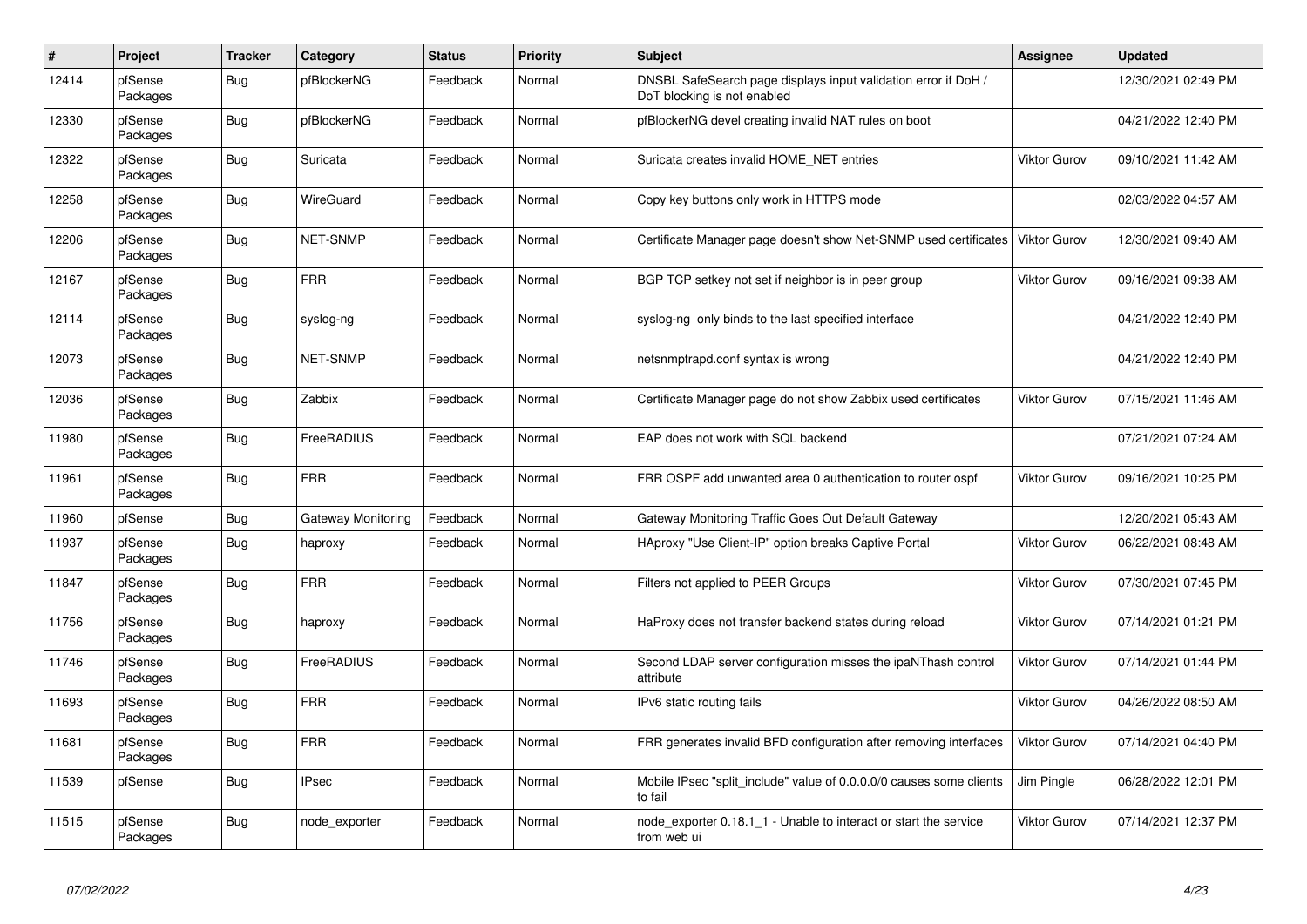| $\pmb{\#}$ | Project             | <b>Tracker</b> | Category                            | <b>Status</b> | <b>Priority</b> | <b>Subject</b>                                                                                                                      | <b>Assignee</b>     | <b>Updated</b>      |
|------------|---------------------|----------------|-------------------------------------|---------------|-----------------|-------------------------------------------------------------------------------------------------------------------------------------|---------------------|---------------------|
| 11491      | pfSense<br>Packages | Bug            | haproxy                             | Feedback      | Normal          | haproxy-devel v0.62 2 - startup error 'httpchk'                                                                                     | Viktor Gurov        | 06/22/2021 08:46 AM |
| 11477      | pfSense<br>Packages | Bug            | <b>FRR</b>                          | Feedback      | Normal          | FRR does not recognize some BFD options                                                                                             | Viktor Gurov        | 02/26/2021 10:52 PM |
| 11434      | pfSense<br>Packages | <b>Bug</b>     | squidguard                          | Feedback      | Normal          | SquidGuard over 1.16.18 11                                                                                                          |                     | 04/21/2022 12:40 PM |
| 11404      | pfSense<br>Packages | Bug            | <b>FRR</b>                          | Feedback      | Normal          | Incorrect prefix/access lists migration on update                                                                                   | <b>Viktor Gurov</b> | 02/18/2021 09:49 AM |
| 11388      | pfSense<br>Packages | Bug            | FreeRADIUS                          | Feedback      | Normal          | Captive Portal authentication error with MySQL backend                                                                              | Viktor Gurov        | 02/10/2021 08:54 AM |
| 11345      | pfSense<br>Packages | Bug            | <b>FRR</b>                          | Feedback      | Normal          | FRR-OSPF - No "prefix-list" possible                                                                                                | Jim Pingle          | 02/04/2021 11:03 PM |
| 11331      | pfSense<br>Packages | Bug            | FreeRADIUS                          | Feedback      | Normal          | FreeRADIUS latest package upgrade broke Plain Mac<br>Authentication                                                                 | Viktor Gurov        | 01/30/2021 10:08 AM |
| 11274      | pfSense<br>Packages | Bug            | ntop                                | Feedback      | Normal          | ntopng https web server does not present full certificate chain                                                                     | <b>Viktor Gurov</b> | 01/28/2021 09:51 AM |
| 11204      | pfSense<br>Packages | Bug            | NET-SNMP                            | Feedback      | Normal          | Fix net-snmp logging to syslog                                                                                                      | Jim Pingle          | 03/19/2021 05:10 AM |
| 11192      | pfSense             | Bug            | <b>Traffic Shaper</b><br>(Limiters) | Feedback      | Normal          | Using Limiters causes out of order packets within one TCP or UDP<br>flow                                                            |                     | 01/06/2021 12:09 AM |
| 11185      | pfSense<br>Packages | Bug            | ntop                                | Feedback      | Normal          | Redis service stopping before NtopNg                                                                                                |                     | 04/21/2022 12:40 PM |
| 11180      | pfSense<br>Packages | Bug            | Filer                               | Feedback      | Normal          | Filer run action for files on sync that wan't been modified                                                                         | Viktor Gurov        | 01/08/2021 07:27 AM |
| 11174      | pfSense             | Bug            | <b>Traffic Shaper</b><br>(ALTQ)     | Feedback      | Normal          | Incorrect traffic shaping on pppoe interface                                                                                        |                     | 12/21/2020 11:21 PM |
| 11098      | pfSense<br>Packages | Bug            | Backup                              | Feedback      | Normal          | Backup Files and Directories plugin crashes firewall if /root<br>specified as backup location                                       | Viktor Gurov        | 12/23/2021 10:45 AM |
| 10990      | pfSense<br>Packages | Bug            | <b>NET-SNMP</b>                     | Feedback      | Normal          | net-snmp IPv6 listen address needs to be wrapped in square<br>brackets                                                              |                     | 03/19/2021 05:09 AM |
| 10936      | pfSense<br>Packages | Bug            | haproxy                             | Feedback      | Normal          | both haproxy/haproxy-devel non-existent option lb-agent-chk                                                                         |                     | 04/21/2022 12:40 PM |
| 10900      | pfSense<br>Packages | <b>Bug</b>     | Backup                              | Feedback      | Normal          | /packages/backup/backup.php?a=download&t=backup HTTP<br>504, or Sends PHP Error Message as ASCII/Text file Named<br>pfsense.bak.tgz |                     | 04/05/2022 01:51 AM |
| 10692      | pfSense<br>Packages | <b>Bug</b>     | PIMD                                | Feedback      | Normal          | PIMD starts twice at boot                                                                                                           |                     | 04/21/2022 12:40 PM |
| 10608      | pfSense<br>Packages | <b>Bug</b>     | Squid                               | Feedback      | Normal          | Update squid port to 4.11-p2                                                                                                        |                     | 03/02/2021 04:00 AM |
| 10577      | pfSense             | <b>Bug</b>     | Hardware / Drivers                  | Feedback      | Normal          | intel x553 (c3000 chipset) loading x520 driver                                                                                      |                     | 05/28/2020 03:59 AM |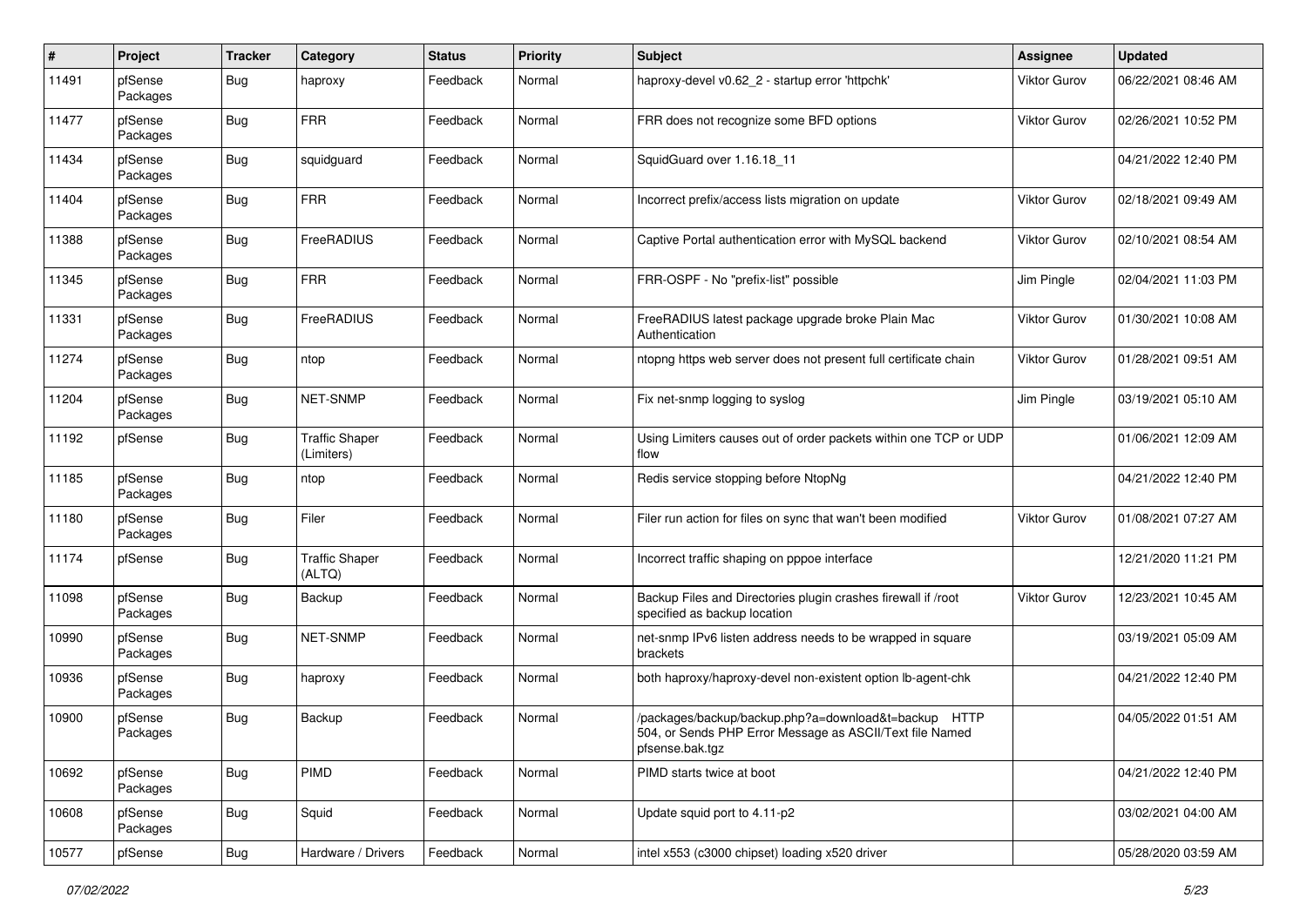| $\sharp$ | Project             | <b>Tracker</b> | Category                            | <b>Status</b>                 | <b>Priority</b> | <b>Subject</b>                                                                                           | Assignee                | <b>Updated</b>      |
|----------|---------------------|----------------|-------------------------------------|-------------------------------|-----------------|----------------------------------------------------------------------------------------------------------|-------------------------|---------------------|
| 10572    | pfSense<br>Packages | Bug            | Squid                               | Feedback                      | Normal          | STARTTLS option is ignored                                                                               | Viktor Gurov            | 04/22/2022 02:20 AM |
| 10450    | pfSense<br>Packages | Bug            | Squid                               | Feedback                      | Normal          | Squid reverse proxy switching peers                                                                      | <b>Viktor Gurov</b>     | 04/22/2022 02:21 AM |
| 10445    | pfSense<br>Packages | <b>Bug</b>     | <b>BIND</b>                         | Feedback                      | Normal          | BIND crashed when added RPZ, rpz is not a master or slave zone.                                          |                         | 04/21/2022 12:40 PM |
| 10426    | pfSense<br>Packages | Bug            | Filer                               | Feedback                      | Normal          | Filer must validate that File name is unig                                                               |                         | 04/20/2022 11:02 AM |
| 10393    | pfSense<br>Packages | Bug            | syslog-ng                           | Feedback                      | Normal          | Syslog-ng TLS support is broken                                                                          |                         | 04/21/2022 12:40 PM |
| 10330    | pfSense<br>Packages | <b>Bug</b>     | <b>BIND</b>                         | Feedback                      | Normal          | BIND zone configuration displays wrong DS resource record with<br>inline DNSSEC signing enabled          |                         | 04/21/2022 12:40 PM |
| 9335     | pfSense<br>Packages | Bug            | haproxy                             | Feedback                      | Normal          | Stored XSS in HAProxy / haproxy listeners edit.php                                                       | Jim Pingle              | 02/18/2019 09:35 AM |
| 9024     | pfSense             | Bug            | <b>Traffic Shaper</b><br>(Limiters) | Feedback                      | Normal          | Ping packet loss under load when using limiters                                                          |                         | 05/12/2022 11:55 AM |
| 8315     | pfSense<br>Packages | <b>Bug</b>     | Mail report                         | Feedback                      | Normal          | Mail Report mail_report_send() behavior different than<br>notify via smtp()                              | Jim Pingle              | 09/24/2019 10:12 AM |
| 8251     | pfSense<br>Packages | <b>Bug</b>     | FreeRADIUS                          | Feedback                      | Normal          | Captiveportal + FreeRadius "Last activity" resets to Session start                                       |                         | 08/13/2019 11:10 AM |
| 8179     | pfSense             | <b>Bug</b>     | DHCP (IPv4)                         | Feedback                      | Normal          | Incorrect reverse DNS zone in DHCP server config for<br>non-octet-aligned subnet mask                    | Renato Botelho          | 02/09/2022 11:17 PM |
| 7797     | pfSense<br>Packages | Bug            | Squid                               | Feedback                      | Normal          | Squid Reverse Proxy alternating between destinations                                                     |                         | 04/21/2022 12:40 PM |
| 7096     | pfSense             | Bug            | <b>DNS Resolver</b>                 | Feedback                      | Normal          | Unbound fails to start on boot if specific network devices are<br>configured in the "Network Interfaces" |                         | 11/22/2021 08:59 AM |
| 7039     | pfSense<br>Packages | Bug            | haproxy                             | Feedback                      | Normal          | HAProxy backend configuration does not handle intermediate CAs<br>properly                               |                         | 04/21/2022 12:40 PM |
| 6964     | pfSense<br>Packages | Bug            | Suricata                            | Feedback                      | Normal          | Host OS Policy Assignment broken when using "Import" or<br>"Aliases" buttons                             | <b>Viktor Gurov</b>     | 08/20/2021 07:52 AM |
| 6668     | pfSense             | <b>Bug</b>     | <b>IPsec</b>                        | Feedback                      | Normal          | IPSec tunnel + L2TP/IPSec VPN - wrong PSK chosen by pfSense                                              |                         | 09/21/2019 02:07 AM |
| 4088     | pfSense<br>Packages | Bug            | squidguard                          | Feedback                      | Normal          | Buggy squidgurd config file is created                                                                   | <b>Viktor Gurov</b>     | 01/28/2021 10:01 AM |
| 13321    | pfSense             | <b>Bug</b>     | DHCP (IPv4)                         | <b>Pull Request</b><br>Review | Normal          | dhcpleases handles duplicate hostnames incorrectly                                                       |                         | 06/30/2022 07:06 AM |
| 13303    | pfSense             | <b>Bug</b>     | Dynamic DNS                         | <b>Pull Request</b><br>Review | Normal          | DynDNS - DNSExit no longer working                                                                       | Koen Zomers             | 06/28/2022 12:01 PM |
| 13298    | pfSense             | Bug            | Dynamic DNS                         | <b>Pull Request</b><br>Review | Normal          | Dynv6 does not check response code when updating                                                         | Tiago Beling<br>d'Avila | 06/28/2022 12:01 PM |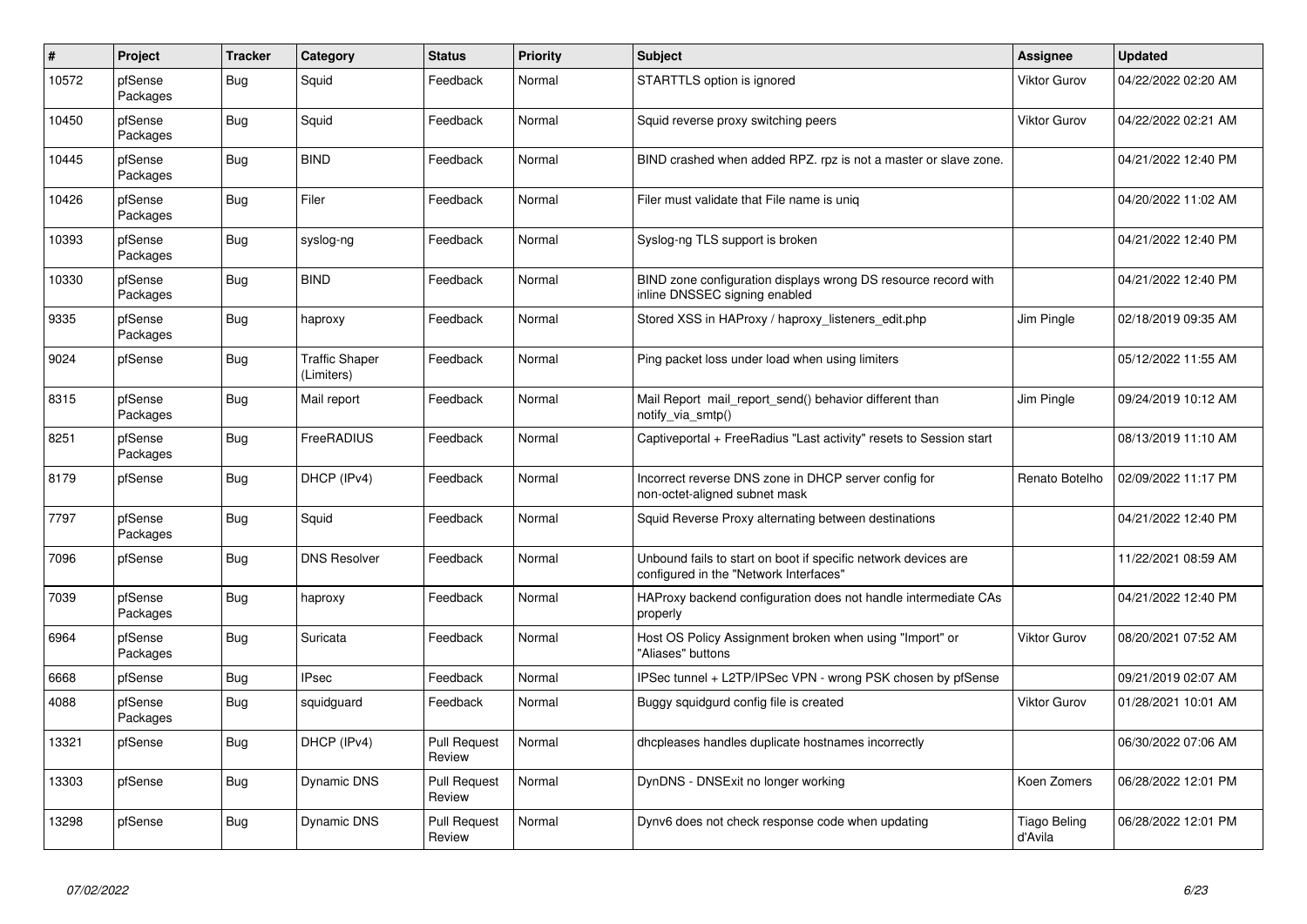| $\sharp$ | Project             | <b>Tracker</b> | Category                            | <b>Status</b>                 | <b>Priority</b> | <b>Subject</b>                                                                                              | <b>Assignee</b>     | <b>Updated</b>      |
|----------|---------------------|----------------|-------------------------------------|-------------------------------|-----------------|-------------------------------------------------------------------------------------------------------------|---------------------|---------------------|
| 13295    | pfSense             | <b>Bug</b>     | Gateway Monitoring                  | <b>Pull Request</b><br>Review | Normal          | Incorrect function parameters for "get dpinger status()" call in<br>`qwlb.inc`                              |                     | 06/28/2022 12:01 PM |
| 13243    | pfSense             | Bug            | OpenVPN                             | <b>Pull Request</b><br>Review | Normal          | OpenVPN status for multi-user VPN shows info icon to display<br>RADIUS rules when there are none to display | Marcos<br>Mendoza   | 06/28/2022 12:01 PM |
| 13218    | pfSense             | <b>Bug</b>     | Interfaces                          | <b>Pull Request</b><br>Review | Normal          | GIF-based interface MTU is assigned to parent interface on boot<br>when parent interface is a LAGG          | <b>Viktor Gurov</b> | 06/28/2022 12:01 PM |
| 12965    | pfSense<br>Packages | Bug            | <b>FRR</b>                          | <b>Pull Request</b><br>Review | Normal          | FRR BFD peer configuration is handled incorrectly in some cases                                             | Viktor Gurov        | 03/22/2022 08:04 AM |
| 12947    | pfSense             | Bug            | DHCP (IPv6)                         | <b>Pull Request</b><br>Review | Normal          | DHCP6 client does not take any action if the interface IPv6 address<br>changes during renewal               |                     | 06/28/2022 12:01 PM |
| 12920    | pfSense             | <b>Bug</b>     | Gateway Monitoring                  | <b>Pull Request</b><br>Review | Normal          | Gateway behavior differs when the gateway does not exist in<br>config.xml                                   | <b>Viktor Gurov</b> | 06/28/2022 12:01 PM |
| 12720    | pfSense             | <b>Bug</b>     | Rules / NAT                         | <b>Pull Request</b><br>Review | Normal          | Hide the "tag" field on non-floating tabs                                                                   | <b>Viktor Gurov</b> | 01/24/2022 03:11 PM |
| 12673    | pfSense             | <b>Bug</b>     | Dashboard                           | <b>Pull Request</b><br>Review | Normal          | Firewall Logs Widget fails to update at intervals below 5 seconds.                                          | <b>Viktor Gurov</b> | 06/28/2022 12:01 PM |
| 12507    | pfSense<br>Packages | Bug            | softflowd                           | <b>Pull Request</b><br>Review | Normal          | Add support for bi-directional flows in softflowd                                                           |                     | 11/11/2021 03:53 AM |
| 12464    | pfSense             | Bug            | Logging                             | <b>Pull Request</b><br>Review | Normal          | Syslog Auth messages are sent as Emergency Level                                                            |                     | 06/28/2022 12:01 PM |
| 12385    | pfSense             | Bug            | Virtual IP Addresses                | <b>Pull Request</b><br>Review | Normal          | delete VIP() does not check 1:1 NAT and Outbound NAT rules                                                  | <b>Viktor Gurov</b> | 06/28/2022 12:01 PM |
| 12225    | pfSense             | Bug            | Authentication                      | <b>Pull Request</b><br>Review | Normal          | Group membership field is not needed for remote groups                                                      | Viktor Gurov        | 06/28/2022 12:01 PM |
| 11377    | pfSense<br>Packages | Bug            | <b>FRR</b>                          | <b>Pull Request</b><br>Review | Normal          | <b>FRR</b> deinstall                                                                                        |                     | 03/10/2021 08:21 AM |
| 13093    | pfSense             | <b>Bug</b>     | Authentication                      | In Progress                   | Normal          | LDAP authentication fails with extended query and RFC2307 group<br>lookups enabled                          | Chris Linstruth     | 06/28/2022 06:09 PM |
| 12144    | pfSense             | <b>Bug</b>     | <b>Operating System</b>             | In Progress                   | Normal          | Bug in "df -t" filtering if two filesystems use the same mountpoint                                         | Mateusz Guzik       | 09/10/2021 10:07 AM |
| 10502    | pfSense<br>Packages | <b>Bug</b>     | <b>Ildpd</b>                        | In Progress                   | Normal          | LLDP spamming errors on Netgate XG-7100                                                                     |                     | 04/21/2022 12:39 PM |
| 8611     | pfSense             | Bug            | Interfaces                          | In Progress                   | Normal          | unable to receive IPv6 RA's on SG-1000, default route lost                                                  | Luiz Souza          | 02/01/2021 03:31 PM |
| 7389     | pfSense             | Bug            | <b>Traffic Shaper</b><br>(Limiters) | In Progress                   | Normal          | Limiter does not work with transparent proxy                                                                | Luiz Souza          | 02/01/2021 03:31 PM |
| 3132     | pfSense             | Bug            | Gateway Monitoring                  | In Progress                   | Normal          | Gateway events for IPv6 affect IPv4 services and vice versa                                                 | <b>Viktor Gurov</b> | 06/28/2022 12:01 PM |
| 13215    | pfSense             | Bug            | <b>Captive Portal</b>               | Assigned                      | Normal          | Allowed MAC/IP/Hostname traffic counts for authorized users                                                 | Reid Linnemann      | 05/31/2022 05:31 PM |
| 12101    | pfSense<br>Packages | Bug            | arpwatch                            | Assigned                      | Normal          | ArpWatch Suppression Mac for "flip-flop" not suppressing                                                    | <b>Viktor Gurov</b> | 10/09/2021 07:19 PM |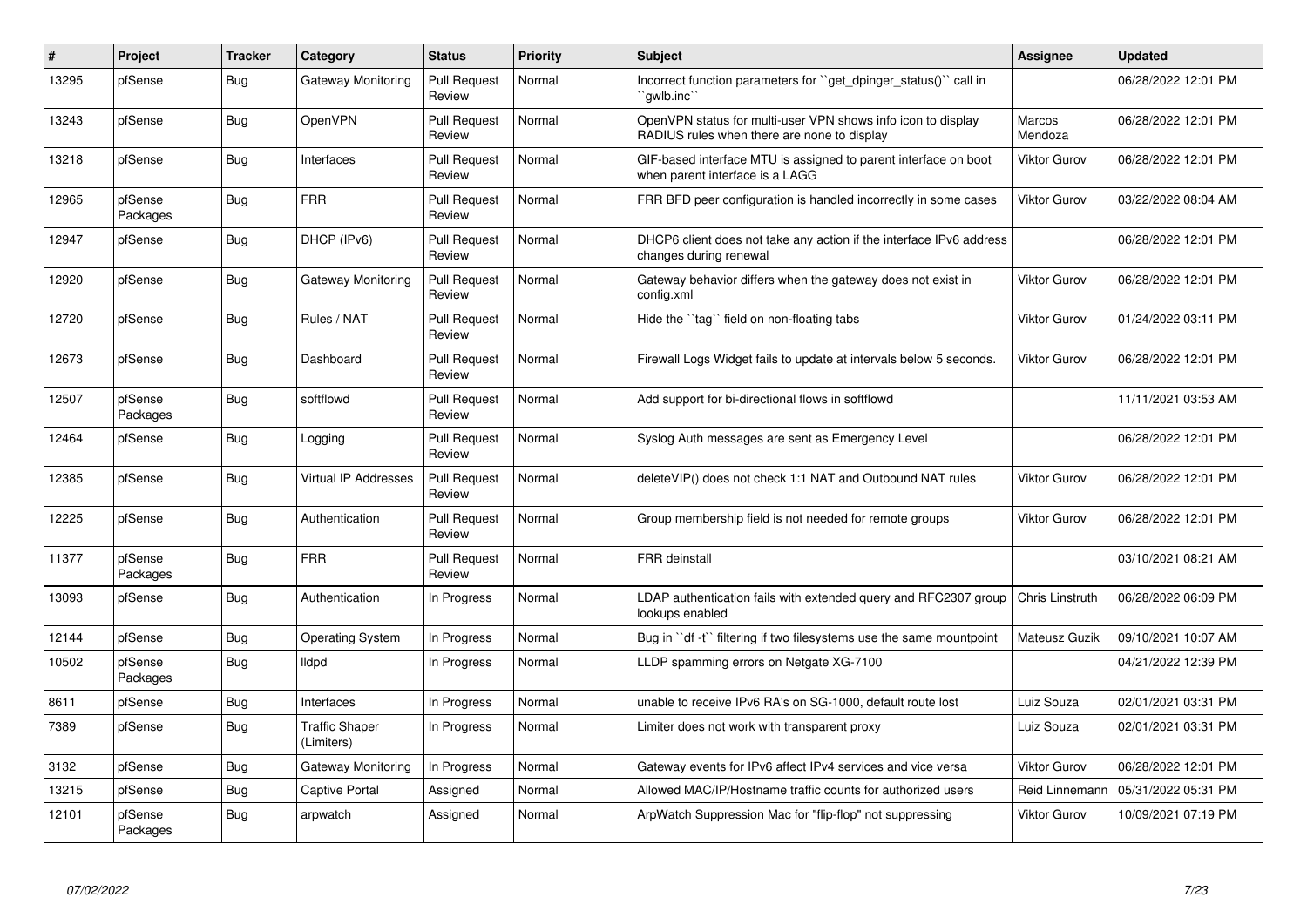| $\sharp$ | Project             | <b>Tracker</b> | Category                | <b>Status</b> | <b>Priority</b> | <b>Subject</b>                                                                                        | <b>Assignee</b>        | <b>Updated</b>      |
|----------|---------------------|----------------|-------------------------|---------------|-----------------|-------------------------------------------------------------------------------------------------------|------------------------|---------------------|
| 11836    | pfSense<br>Packages | Bug            | <b>FRR</b>              | Assigned      | Normal          | FRR ACCEPTFILTER unstable                                                                             | Viktor Gurov           | 02/14/2022 07:20 AM |
| 11054    | pfSense<br>Packages | Bug            | FreeRADIUS              | Assigned      | Normal          | Check Client Certificate CN not working as described                                                  | Viktor Gurov           | 12/14/2021 07:22 AM |
| 9094     | pfSense             | <b>Bug</b>     | Hardware / Drivers      | Assigned      | Normal          | MBT console settings are not forced to video console                                                  |                        | 11/07/2018 10:23 AM |
| 7400     | pfSense             | <b>Bug</b>     | <b>Traffic Graphs</b>   | Assigned      | Normal          | Traffic Graphs show bad data on 2.3.3 1                                                               | <b>Jared Dillard</b>   | 12/31/2021 05:47 PM |
| 7138     | pfSense             | Bug            | DHCP (IPv6)             | Assigned      | Normal          | Pfsense wide dhcpv6 client doesn't recognise ifid statement                                           |                        | 04/21/2022 12:39 PM |
| 13226    | pfSense             | Bug            | Captive Portal          | Confirmed     | Normal          | Captive Portal doesn't disconnect established OpenVPN link                                            | Reid Linnemann         | 05/30/2022 10:38 AM |
| 13154    | pfSense<br>Packages | Bug            | pfBlockerNG             | Confirmed     | Normal          | pfBlocker causing excessive CPU load                                                                  |                        | 06/28/2022 01:14 PM |
| 12956    | pfSense<br>Packages | Bug            | Suricata                | Confirmed     | Normal          | suricata fails to use pcre in SID management (e.g. dropsid.conf)                                      |                        | 04/05/2022 12:52 PM |
| 12796    | pfSense             | <b>Bug</b>     | Upgrade                 | Confirmed     | Normal          | 2.5.2 -> 2.6.0 upgrade segfaults if certain packages are installed.                                   |                        | 05/24/2022 07:43 AM |
| 9384     | pfSense             | <b>Bug</b>     | Interfaces              | Confirmed     | Normal          | devd putting "\$" before variable contents when using single quotes                                   |                        | 04/21/2022 12:39 PM |
| 9349     | pfSense             | Bug            | <b>IPsec</b>            | Confirmed     | Normal          | IPSec service start/stop/restart fails after settings change                                          | Markus<br>Stockhausen  | 10/30/2020 01:33 PM |
| 7954     | pfSense<br>Packages | Bug            | Squid                   | Confirmed     | Normal          | Package upgrade/reinstall gets stuck on deinstall if the<br>package-provided service is not running   |                        | 10/18/2017 12:04 PM |
| 6624     | pfSense             | Bug            | <b>IPsec</b>            | Confirmed     | Normal          | changes in IPsec config should down the connection                                                    | Jim Pingle             | 08/02/2021 12:08 PM |
| 6614     | pfSense             | Bug            | Web Interface           | Confirmed     | Normal          | Dashboard high CPU usage                                                                              |                        | 07/14/2016 03:04 PM |
| 6605     | pfSense             | <b>Bug</b>     | Interfaces              | Confirmed     | Normal          | rc.linkup logic issues with actions taken                                                             |                        | 07/12/2016 07:46 PM |
| 6580     | pfSense             | Bug            | <b>Operating System</b> | Confirmed     | Normal          | Bridge with down member interface sends ICMP unreachables<br>where it shouldn't                       |                        | 07/05/2016 05:40 PM |
| 6517     | pfSense             | Bug            | <b>IPsec</b>            | Confirmed     | Normal          | Adding mobile IPsec phase 2 entries requires restart of strongswan                                    |                        | 06/21/2016 11:04 PM |
| 6493     | pfSense             | Bug            | Web Interface           | Confirmed     | Normal          | Dynamic DNS clients slow page load                                                                    |                        | 06/17/2016 03:43 AM |
| 6370     | pfSense             | Bug            | <b>IPsec</b>            | Confirmed     | Normal          | IPSEC bound to WAN gateway group and Dynamic DNS doesn't to<br>fail back tunnel to WAN on DDNS update |                        | 08/31/2021 07:38 AM |
| 6362     | pfSense             | Bug            | DHCP (IPv4)             | Confirmed     | Normal          | DHCP Client ID not used                                                                               |                        | 07/09/2021 06:30 AM |
| 6333     | pfSense             | <b>Bug</b>     | Gateway Monitoring      | Confirmed     | Normal          | Bootup starts/restarts dpinger multiple times                                                         | Luiz Souza             | 11/16/2020 01:11 PM |
| 6220     | pfSense             | <b>Bug</b>     | <b>Operating System</b> | Confirmed     | Normal          | state mismatch with host-initiated traffic matching binat to IP not<br>locally assigned               | Luiz Souza             | 06/08/2016 09:23 AM |
| 6167     | pfSense             | <b>Bug</b>     | <b>IPsec</b>            | Confirmed     | Normal          | IPsec IPComp not working                                                                              | George<br>Neville-Neil | 09/22/2020 06:07 PM |
| 5887     | pfSense             | <b>Bug</b>     | Interfaces              | Confirmed     | Normal          | hardware_offloading_applyflags sets/unsets most values when<br>already set correctly                  |                        | 07/06/2016 03:31 PM |
| 5791     | pfSense             | <b>Bug</b>     | Rules / NAT             | Confirmed     | Normal          | tftp-proxy functionality is easilly broken by unrelated rules                                         |                        | 07/10/2016 12:24 AM |
| 5075     | pfSense             | Bug            | Rules / NAT             | Confirmed     | Normal          | pf errors that don't return a line number on first line don't file notice                             |                        | 09/01/2015 06:42 PM |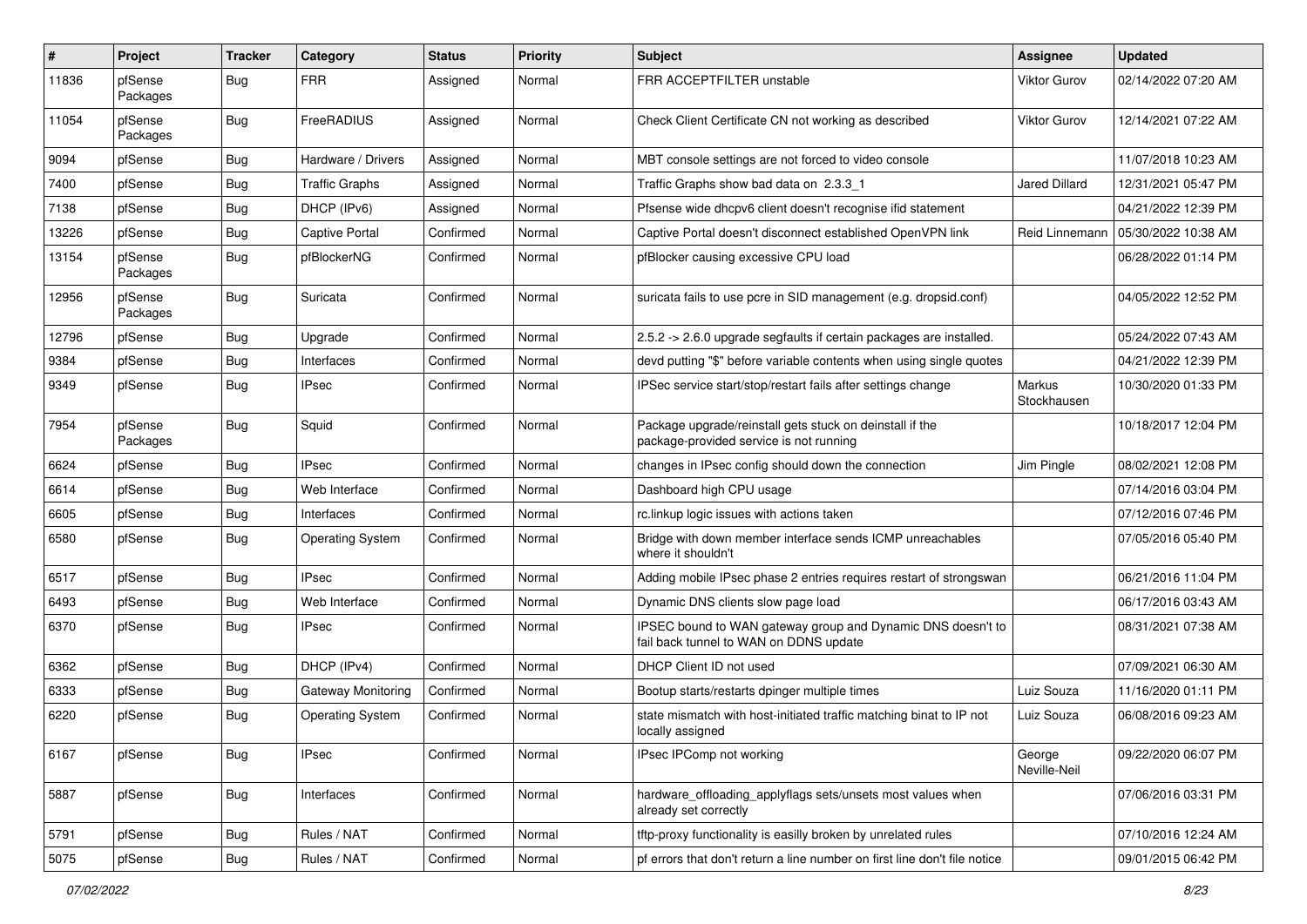| #     | Project             | <b>Tracker</b> | Category                            | <b>Status</b> | <b>Priority</b> | <b>Subject</b>                                                                                        | <b>Assignee</b> | <b>Updated</b>                       |
|-------|---------------------|----------------|-------------------------------------|---------------|-----------------|-------------------------------------------------------------------------------------------------------|-----------------|--------------------------------------|
| 4500  | pfSense             | <b>Bug</b>     | UPnP/NAT-PMP                        | Confirmed     | Normal          | Some miniupnp port mappings are not displayed in the Status page                                      |                 | 04/25/2022 12:49 PM                  |
| 4474  | pfSense             | <b>Bug</b>     | Package System                      | Confirmed     | Normal          | IP address change triggers reload of all packages                                                     |                 | 02/13/2017 07:21 AM                  |
| 4428  | pfSense             | <b>Bug</b>     | Interfaces                          | Confirmed     | Normal          | Setting media option on em(4) leads to infinite link cycling                                          |                 | 07/06/2016 12:45 AM                  |
| 4406  | pfSense             | <b>Bug</b>     | <b>Operating System</b>             | Confirmed     | Normal          | ALTQ problems with wireless cloned interfaces                                                         | Luiz Souza      | 11/19/2015 12:06 AM                  |
| 4345  | pfSense             | <b>Bug</b>     | <b>Operating System</b>             | Confirmed     | Normal          | Traffic Shaping doesn't work with Xen netfront driver                                                 |                 | 12/31/2021 05:30 PM                  |
| 4154  | pfSense             | <b>Bug</b>     | User Manager /<br>Privileges        | Confirmed     | Normal          | RADIUS authentication not working over IPv6                                                           |                 | 04/21/2022 12:39 PM                  |
| 4061  | pfSense             | <b>Bug</b>     | DHCP (IPv4)                         | Confirmed     | Normal          | dhcpd doesn't send client-hostname to peer, breaking DHCP lease<br>registrations w/HA                 |                 | 02/24/2017 08:58 PM                  |
| 3962  | pfSense<br>Packages | <b>Bug</b>     | ladvd                               | Confirmed     | Normal          | LADVD interface handling issues with lagg and bridge                                                  |                 | 12/05/2016 01:59 PM                  |
| 3824  | pfSense             | Bug            | <b>Traffic Shaper</b><br>(Limiters) | Confirmed     | Normal          | Limiters on bridge break traffic outside locally-configured IP<br>subnets                             | Luiz Souza      | 11/03/2016 07:16 PM                  |
| 3796  | pfSense             | <b>Bug</b>     | <b>Diagnostics</b>                  | Confirmed     | Normal          | States summary fails and is very slow with large state tables                                         |                 | 12/11/2021 08:03 PM                  |
| 1848  | pfSense             | <b>Bug</b>     | <b>Traffic Shaper</b><br>(Limiters) | Confirmed     | Normal          | Limiters after policy routing has taken place do not behave correctly                                 |                 | 10/25/2014 09:18 PM                  |
| 1813  | pfSense             | <b>Bug</b>     | Rules / NAT                         | Confirmed     | Normal          | Static routes on WAN interfaces overridden by route-to for<br>firewall-initiated traffic              |                 | 11/09/2016 02:06 PM                  |
| 1186  | pfSense             | <b>Bug</b>     | <b>RRD Graphs</b>                   | Confirmed     | Normal          | When in pure routing mode the rrd graphs are blank                                                    |                 | 09/16/2015 04:31 PM                  |
| 13329 | pfSense             | <b>Bug</b>     | <b>Traffic Shaper</b><br>(ALTQ)     | New           | Normal          | Traffic shaping Wizard sets invalid values for qVoip queue                                            |                 | 07/02/2022 09:11 AM                  |
| 13328 | pfSense Plus        | <b>Bug</b>     | Gateways                            | New           | Normal          | Wireguard Site-to-Site broken after upgrade to 22.05                                                  |                 | 07/02/2022 04:02 AM                  |
| 13327 | pfSense             | <b>Bug</b>     | OpenVPN                             | New           | Normal          | Valid OpenVPN client connections rejected due to extraneous<br>output to ovpn_auth_verify             |                 | 07/01/2022 06:12 PM                  |
| 13325 | pfSense Plus        | <b>Bug</b>     | Dashboard                           | New           | Normal          | System Information Widget Reloading                                                                   |                 | 06/30/2022 12:00 PM                  |
| 13323 | pfSense             | <b>Bug</b>     | <b>Captive Portal</b>               | New           | Normal          | Captive Portal breaks policy based routing for mac address<br>bypassed clients after upgrade to 22.05 | Kristof Provost | 06/30/2022 09:46 AM                  |
| 13320 | pfSense Plus        | <b>Bug</b>     | Gateways                            | <b>New</b>    | Normal          | IP aliases with a CARP VIP parent are not available as VIP choices<br>for gateway groups              |                 | 06/29/2022 02:03 PM                  |
| 13288 | pfSense             | <b>Bug</b>     | Configuration<br>Backend            | New           | Normal          | Encode FreeRADIUS Custom Options                                                                      |                 | 06/20/2022 10:36 AM                  |
| 13282 | pfSense Plus        | <b>Bug</b>     | Aliases / Tables                    | New           | Normal          | FQDN Aliases Break if an Invalid Domain is Present in the Chain                                       |                 | Reid Linnemann   06/30/2022 05:04 PM |
| 13280 | pfSense             | <b>Bug</b>     | Unknown                             | New           | Normal          | Entries duplicated in /boot/loader.conf                                                               |                 | 06/19/2022 11:11 AM                  |
| 13279 | pfSense             | <b>Bug</b>     | Interfaces                          | New           | Normal          | DHCP config override affects Gateway installation.                                                    |                 | 06/17/2022 07:25 AM                  |
| 13277 | pfSense             | <b>Bug</b>     | <b>IGMP Proxy</b>                   | New           | Normal          | IGMP Proxy webConfigurator Page Always Produces Error                                                 |                 | 06/16/2022 07:50 PM                  |
| 13276 | pfSense             | <b>Bug</b>     | <b>IGMP Proxy</b>                   | New           | Normal          | IGMP Proxy Error Message for Logging Links to System Log<br>Instead of Routing Log                    |                 | 06/16/2022 07:48 PM                  |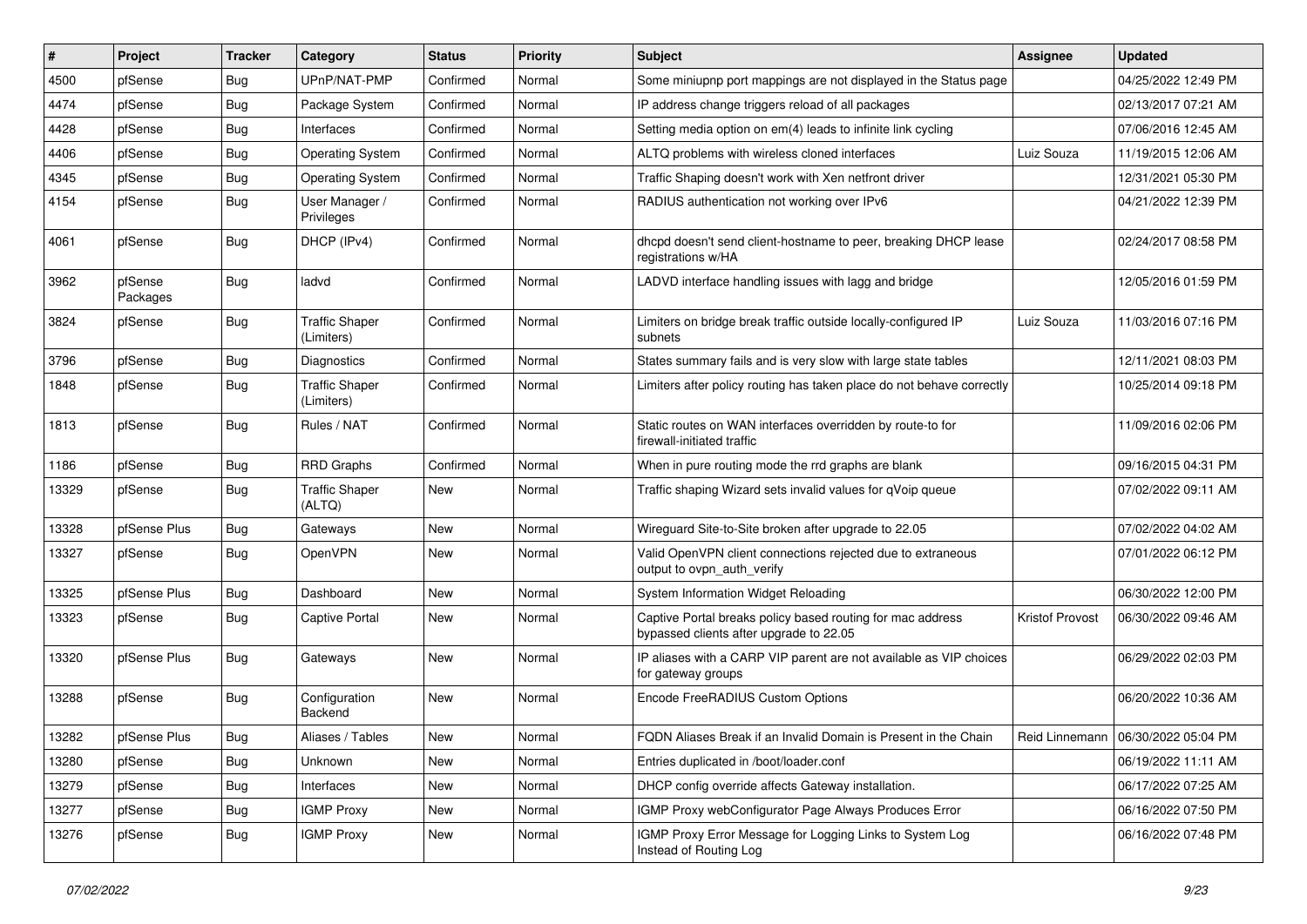| #     | Project             | <b>Tracker</b> | Category            | <b>Status</b> | Priority | <b>Subject</b>                                                                                                                                 | <b>Assignee</b>     | <b>Updated</b>      |
|-------|---------------------|----------------|---------------------|---------------|----------|------------------------------------------------------------------------------------------------------------------------------------------------|---------------------|---------------------|
| 13273 | pfSense             | <b>Bug</b>     | DHCP (IPv4)         | <b>New</b>    | Normal   | dhclient can use conflicting recorded leases                                                                                                   |                     | 06/14/2022 11:07 AM |
| 13267 | pfSense             | Bug            | <b>OpenVPN</b>      | <b>New</b>    | Normal   | dpinger continues to run on OpenVPN gateway after OpenVPN<br>service is stopped.                                                               |                     | 06/12/2022 02:49 PM |
| 13254 | pfSense             | Bug            | <b>DNS Resolver</b> | <b>New</b>    | Normal   | DNS resolver does not update "unbound.conf" file during link<br>down events                                                                    |                     | 06/28/2022 12:01 PM |
| 13253 | pfSense             | Bug            | DHCP (IPv6)         | New           | Normal   | dhcp6c" is not restarted when applying settings when multiple<br>WANs are configured for DHCP6                                                 |                     | 06/28/2022 12:01 PM |
| 13252 | pfSense             | Bug            | Upgrade             | New           | Normal   | reduce frequency of php-fpm socket connection attempts from<br>check reload status                                                             |                     | 06/12/2022 11:11 AM |
| 13249 | pfSense             | <b>Bug</b>     | Console Menu        | New           | Normal   | Running playback comands multiple times results in PHP error                                                                                   |                     | 06/06/2022 07:02 AM |
| 13240 | pfSense             | <b>Bug</b>     | Rules / NAT         | <b>New</b>    | Normal   | User is forced to pick an NPt destination IPv6 prefix length even<br>when choosing a drop-down entry which contains a defined prefix<br>length | Jim Pingle          | 06/28/2022 12:01 PM |
| 13237 | pfSense             | Bug            | DHCP (IPv6)         | <b>New</b>    | Normal   | dhcp6c script cannot be executed safely                                                                                                        |                     | 06/01/2022 11:20 AM |
| 13228 | pfSense             | Bug            | Interfaces          | <b>New</b>    | Normal   | Recovering interface gateway may not be added back into gateway<br>groups and rules when expected                                              | Jim Pingle          | 06/29/2022 04:31 PM |
| 13225 | pfSense             | <b>Bug</b>     | Interfaces          | <b>New</b>    | Normal   | Bridges with QinQ interfaces not properly set up at boot                                                                                       | <b>Viktor Gurov</b> | 06/28/2022 12:01 PM |
| 13224 | pfSense             | <b>Bug</b>     | Notifications       | New           | Normal   | Email notification flood when UPS (NUT) and WAN send<br>notifications                                                                          |                     | 05/27/2022 01:58 AM |
| 13222 | pfSense             | <b>Bug</b>     | UPnP/NAT-PMP        | <b>New</b>    | Normal   | CARP IP does not listen for NAT-PMP packets                                                                                                    |                     | 05/26/2022 02:28 PM |
| 13217 | pfSense             | Bug            | DHCP (IPv4)         | <b>New</b>    | Normal   | dhclient using default pid file location which does not exist                                                                                  | <b>Viktor Gurov</b> | 05/26/2022 08:09 AM |
| 13206 | pfSense Plus        | <b>Bug</b>     | Hardware / Drivers  | New           | Normal   | SG-3100 LED GPIO hangs                                                                                                                         |                     | 06/11/2022 07:01 PM |
| 13202 | pfSense<br>Packages | <b>Bug</b>     | pfBlockerNG         | <b>New</b>    | Normal   | Missing Protocols on IP Feed Groups Advanced Inbound/Outbound<br><b>Firewall Rule settings</b>                                                 |                     | 05/23/2022 08:58 AM |
| 13194 | pfSense<br>Packages | <b>Bug</b>     | pfBlockerNG         | <b>New</b>    | Normal   | Remove dead Malc0de feed                                                                                                                       |                     | 05/23/2022 05:16 AM |
| 13167 | pfSense             | Bug            | Dynamic DNS         | New           | Normal   | phpDynDNS: DigitalOcean ddns update fails (bad request, invalid<br>character '-' in request_id)                                                |                     | 06/16/2022 09:30 PM |
| 13158 | pfSense             | Bug            | Web Interface       | <b>New</b>    | Normal   | Input validation error when applying limiter changes                                                                                           |                     | 05/14/2022 05:32 PM |
| 13141 | pfSense<br>Packages | Bug            | squidguard          | New           | Normal   | wrong page squidguard block                                                                                                                    |                     | 05/09/2022 05:33 PM |
| 13132 | pfSense             | Bug            | Backup / Restore    | <b>New</b>    | Normal   | Two SSHDATA Sections in Restored Config Breaks Unit                                                                                            | Jim Pingle          | 06/29/2022 07:53 AM |
| 13128 | pfSense<br>Packages | <b>Bug</b>     | Zabbix              | New           | Normal   | Zabbix Agent 6: HA Server Setup                                                                                                                |                     | 05/05/2022 01:55 AM |
| 13102 | pfSense             | Bug            | <b>IPsec</b>        | New           | Normal   | Deleting an IPSec tunnel doesn't destroy the SA (SADs/SPDs),<br>causes crash in status ipsec.php                                               | <b>Viktor Gurov</b> | 06/28/2022 12:01 PM |
| 13090 | pfSense             | <b>Bug</b>     | OpenVPN             | New           | Normal   | OpenVPN: do not use legacy deprecated netbios settings                                                                                         | Jim Pingle          | 04/22/2022 11:19 AM |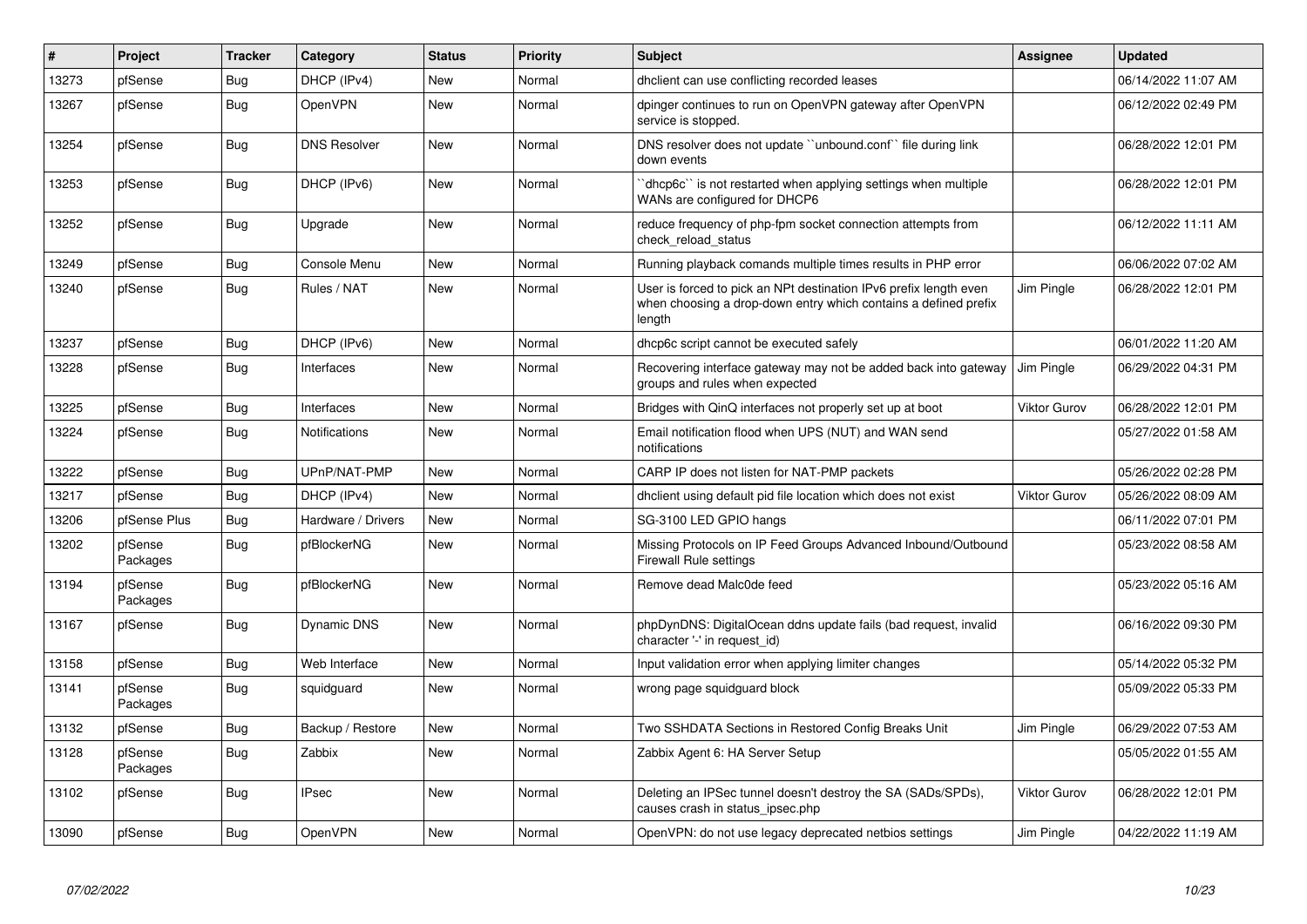| #     | Project             | <b>Tracker</b> | Category                                 | <b>Status</b> | Priority | <b>Subject</b>                                                                                                     | <b>Assignee</b> | <b>Updated</b>      |
|-------|---------------------|----------------|------------------------------------------|---------------|----------|--------------------------------------------------------------------------------------------------------------------|-----------------|---------------------|
| 13089 | pfSense             | <b>Bug</b>     | OpenVPN                                  | New           | Normal   | OpenVPN: fix some netbios options were preserved even if teh<br>Netbios option was unchecked                       | Jim Pingle      | 04/22/2022 11:06 AM |
| 13088 | pfSense             | <b>Bug</b>     | OpenVPN                                  | New           | Normal   | OpenVPN Client Overrides: properly hide/show form fields                                                           | Jim Pingle      | 06/08/2022 09:15 AM |
| 13087 | pfSense             | <b>Bug</b>     | OpenVPN                                  | New           | Normal   | OpenVPN Server: hide WINS servers list when netbios option is<br>unchecked while WINS servers is checked           |                 | 04/22/2022 10:29 AM |
| 13076 | pfSense             | <b>Bug</b>     | Gateway Monitoring                       | New           | Normal   | Marking a gateway as down does not affect IPsec entries using<br>gateway groups                                    |                 | 06/28/2022 12:01 PM |
| 13074 | pfSense Plus        | <b>Bug</b>     | Cryptographic<br>Modules                 | New           | Normal   | AES-GCM with SafeXcel on Netgate 2100 causes MBUF overload                                                         |                 | 06/12/2022 11:14 AM |
| 13073 | pfSense<br>Packages | <b>Bug</b>     | Squid                                    | New           | Normal   | ClamAV - clamd dies with high CPU load and thus the C-ICAP of<br>squid-reverse proxy causes http:500 errors        |                 | 04/19/2022 05:38 AM |
| 13068 | pfSense             | <b>Bug</b>     | Aliases / Tables                         | New           | Normal   | Error loading rules when URL Table IPs content is empty                                                            |                 | 04/17/2022 09:07 PM |
| 13067 | pfSense             | <b>Bug</b>     | <b>FilterDNS</b>                         | New           | Normal   | filterdns resolve interval is twice the intended value                                                             |                 | 04/17/2022 07:45 PM |
| 13053 | pfSense<br>Packages | <b>Bug</b>     | <b>ACME</b>                              | New           | Normal   | LoopiaAPI error handling                                                                                           |                 | 05/05/2022 10:58 AM |
| 13051 | pfSense             | Bug            | <b>Traffic Shaper</b><br>(ALTQ)          | New           | Normal   | Firewall traffic shaper by interface selection unknow                                                              |                 | 04/12/2022 07:03 AM |
| 13046 | pfSense             | Bug            | Rules / NAT                              | <b>New</b>    | Normal   | Floating rule applied to IPv6 interface with a SLAAC DHCPv6<br>gateway reports error on boot                       |                 | 04/11/2022 09:50 AM |
| 13045 | pfSense<br>Packages | <b>Bug</b>     | WireGuard                                | <b>New</b>    | Normal   | Firewall floating rules ignore WireGuard traffic                                                                   |                 | 04/11/2022 09:40 AM |
| 13043 | pfSense<br>Packages | <b>Bug</b>     | WireGuard                                | New           | Normal   | OSPF over Wireguard interface doesn't populate neighbors after<br>reboot                                           |                 | 04/11/2022 09:22 AM |
| 13018 | pfSense<br>Packages | Bug            | pfBlockerNG                              | New           | Normal   | TLD and DNSBL Safesearch DOH conflict disables TLD block<br>when conflicting DOH FQDN is deselected or whitelisted |                 | 04/01/2022 05:59 PM |
| 13014 | pfSense             | <b>Bug</b>     | <b>IPsec</b>                             | <b>New</b>    | Normal   | Charon.vici can get in a bad state                                                                                 | Mateusz Guzik   | 06/28/2022 12:01 PM |
| 13003 | pfSense             | <b>Bug</b>     | Hardware / Drivers                       | New           | Normal   | Malicious Driver Detection event on ixl driver                                                                     |                 | 06/25/2022 05:00 PM |
| 12982 | pfSense<br>Packages | <b>Bug</b>     | FreeRADIUS                               | New           | Normal   | FreeRadius RadReply table entries missing from pf                                                                  |                 | 06/19/2022 05:38 PM |
| 12974 | pfSense Plus        | <b>Bug</b>     | Installer                                | New           | Normal   | Typing anything into 1100/2100 recovery installer causes process<br>to stop                                        |                 | 06/05/2022 04:10 PM |
| 12960 | pfSense             | <b>Bug</b>     | Installer                                | New           | Normal   | VGA installer image defaults to serial console, serial console is<br>default in GUI settings                       |                 | 06/28/2022 12:01 PM |
| 12950 | pfSense             | Bug            | Routing                                  | New           | Normal   | OpenVPN as default gateway does not get set at boot time                                                           |                 | 04/09/2022 05:46 PM |
| 12942 | pfSense             | <b>Bug</b>     | Gateways                                 | New           | Normal   | Code to kill states for old gateway when reconnecting an interface<br>is incorrect                                 | Jim Pingle      | 06/28/2022 12:01 PM |
| 12938 | pfSense             | <b>Bug</b>     | IPv6 Router<br>Advertisements<br>(RADVD) | New           | Normal   | MaxRtrAdvInterval would allow stale DNS servers to be deleted<br>faster                                            |                 | 03/12/2022 09:37 AM |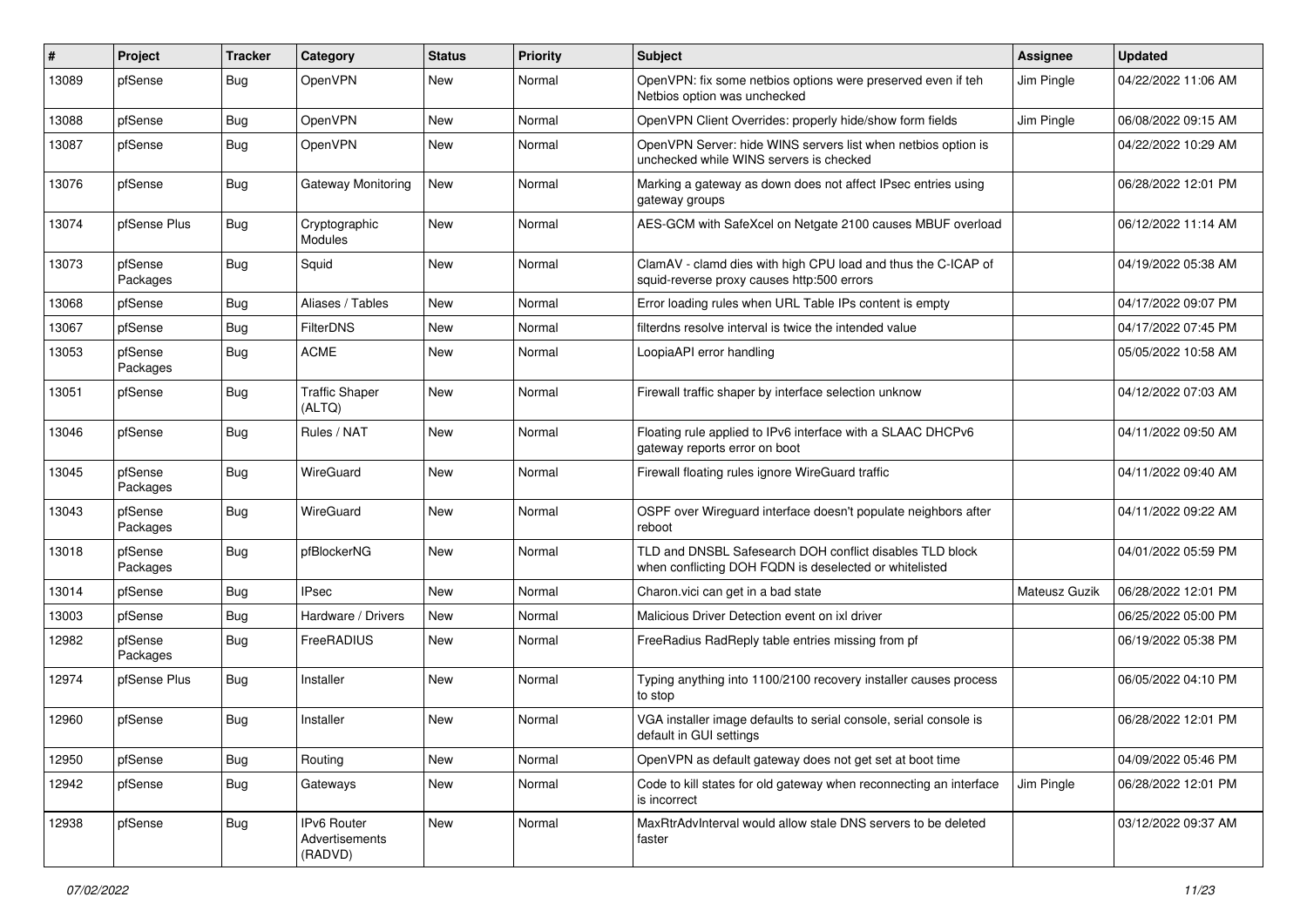| #     | Project             | <b>Tracker</b> | Category                | <b>Status</b> | <b>Priority</b> | <b>Subject</b>                                                                                                                        | <b>Assignee</b>       | <b>Updated</b>      |
|-------|---------------------|----------------|-------------------------|---------------|-----------------|---------------------------------------------------------------------------------------------------------------------------------------|-----------------------|---------------------|
| 12927 | pfSense             | <b>Bug</b>     | <b>OpenVPN</b>          | <b>New</b>    | Normal          | OpenVPN with OCSP enabled allows connections with revoked<br>certificates                                                             |                       | 03/24/2022 08:22 AM |
| 12924 | pfSense<br>Packages | Bug            | WireGuard               | <b>New</b>    | Normal          | DNS Resolver WireGuard ACL Inconsistency                                                                                              | Christian<br>McDonald | 04/10/2022 10:36 AM |
| 12922 | pfSense             | <b>Bug</b>     | DHCP (IPv4)             | <b>New</b>    | Normal          | Classless static routes received on DHCP WAN can override<br>chosen default gateway                                                   |                       | 03/28/2022 10:08 AM |
| 12916 | pfSense<br>Packages | Bug            | pfBlockerNG             | <b>New</b>    | Normal          | pfBlockerNG-devel cron job does not trigger xmlrpc sync                                                                               | <b>Viktor Gurov</b>   | 04/11/2022 12:55 PM |
| 12905 | pfSense             | Bug            | Web Interface           | <b>New</b>    | Normal          | Add VLAN Re-assignment to Import Interface Mismatch Wizard                                                                            |                       | 03/07/2022 08:05 AM |
| 12899 | pfSense<br>Packages | <b>Bug</b>     | Suricata                | New           | Normal          | Suricata doesn't honor Pass List                                                                                                      |                       | 03/04/2022 01:22 PM |
| 12888 | pfSense             | <b>Bug</b>     | Rules / NAT             | <b>New</b>    | Normal          | pfSense sends un-NATed packets during OpenVPN startup                                                                                 |                       | 03/01/2022 03:13 PM |
| 12875 | pfSense             | <b>Bug</b>     | Package System          | <b>New</b>    | Normal          | Import zabbix-agent6 and zabbix-proxy6 from FreeBSD Ports                                                                             |                       | 05/28/2022 06:50 PM |
| 12857 | pfSense             | <b>Bug</b>     | Gateways                | New           | Normal          | Firewall gateway goes away when making changes to Bridge0<br>device                                                                   |                       | 02/27/2022 11:20 AM |
| 12849 | pfSense             | <b>Bug</b>     | <b>Operating System</b> | <b>New</b>    | Normal          | pfsync kernel crash on reboot                                                                                                         | Mateusz Guzik         | 02/22/2022 02:02 PM |
| 12845 | pfSense<br>Packages | <b>Bug</b>     | softflowd               | New           | Normal          | softflowd wrong vlan tag                                                                                                              |                       | 02/21/2022 10:40 AM |
| 12828 | pfSense             | <b>Bug</b>     | Wireless                | <b>New</b>    | Normal          | pfSense keeps crashing (Fatal trap 12: page fault while in kernel<br>mode)                                                            |                       | 02/21/2022 07:55 AM |
| 12823 | pfSense             | <b>Bug</b>     | DHCP (IPv6)             | <b>New</b>    | Normal          | Multiple DHCP6 WAN connections PPPoE interface 'defached'<br>status                                                                   |                       | 02/18/2022 05:39 AM |
| 12822 | pfSense<br>Packages | <b>Bug</b>     | pfBlockerNG             | <b>New</b>    | Normal          | IPv4 Source ASN format not working                                                                                                    |                       | 02/18/2022 10:47 AM |
| 12811 | pfSense             | Bug            | Gateway Monitoring      | <b>New</b>    | Normal          | Services are not restarted when PPP interfaces connect                                                                                | Jim Pingle            | 06/30/2022 03:18 AM |
| 12797 | pfSense             | <b>Bug</b>     | UPnP/NAT-PMP            | New           | Normal          | UPnP+STUN forms invalid outbound NAT rules using the external<br>address discovered from STUN                                         |                       | 02/15/2022 01:01 PM |
| 12774 | pfSense             | <b>Bug</b>     | Backup / Restore        | <b>New</b>    | Normal          | Picture widget image is not saved in backup                                                                                           |                       | 04/04/2022 04:48 AM |
| 12767 | pfSense<br>Packages | <b>Bug</b>     | Avahi                   | New           | Normal          | 'Package radavahi-daemon does does not exist in current<br>pfSense version and it has been removed" message on pfSense<br>2.7 restore |                       | 02/07/2022 11:28 AM |
| 12764 | pfSense             | <b>Bug</b>     | Gateways                | <b>New</b>    | Normal          | VTI gateway status is pending after assigning the VTI interface                                                                       |                       | 02/07/2022 05:41 AM |
| 12762 | pfSense             | <b>Bug</b>     | <b>IPsec</b>            | New           | Normal          | IPsec keep alive check ignores Child SA Start Action                                                                                  | <b>Viktor Gurov</b>   | 02/07/2022 11:21 AM |
| 12760 | pfSense<br>Packages | <b>Bug</b>     | WireGuard               | New           | Normal          | Link-local addresses disallowed on Wireguard interfaces                                                                               | Christian<br>McDonald | 02/07/2022 03:50 AM |
| 12751 | pfSense<br>Packages | <b>Bug</b>     | <b>FRR</b>              | New           | Normal          | Improve FRR route restoration after gateway events                                                                                    |                       | 02/06/2022 11:07 PM |
| 12747 | pfSense             | Bug            | Logging                 | New           | Normal          | System log is filled by sshguard                                                                                                      |                       | 06/30/2022 05:21 AM |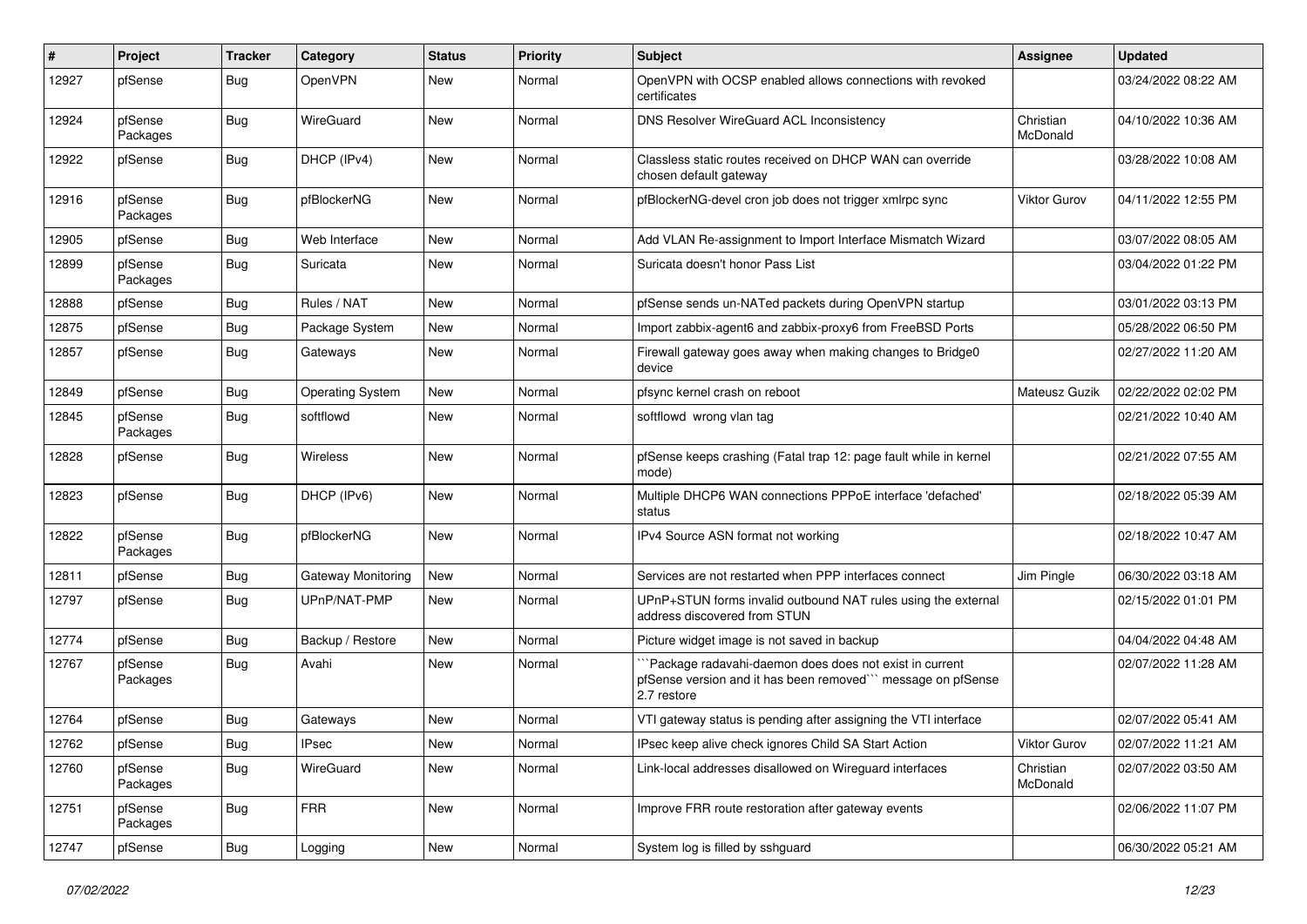| ∦     | Project             | <b>Tracker</b> | Category                 | <b>Status</b> | <b>Priority</b> | <b>Subject</b>                                                                                                         | <b>Assignee</b>       | <b>Updated</b>      |
|-------|---------------------|----------------|--------------------------|---------------|-----------------|------------------------------------------------------------------------------------------------------------------------|-----------------------|---------------------|
| 12737 | pfSense             | <b>Bug</b>     | Certificates             | New           | Normal          | CApath is not defined by default in curl                                                                               |                       | 06/28/2022 12:01 PM |
| 12730 | pfSense             | <b>Bug</b>     | <b>Captive Portal</b>    | New           | Normal          | RADIUS accounting does not work if WAN is down                                                                         |                       | 01/26/2022 05:13 AM |
| 12726 | pfSense             | <b>Bug</b>     | Authentication           | New           | Normal          | LDAP select container button auto populate                                                                             |                       | 01/25/2022 01:48 PM |
| 12715 | pfSense             | <b>Bug</b>     | Authentication           | New           | Normal          | Long system startup time when LDAP is configured and<br>unavailable during startup.                                    | Christian<br>McDonald | 01/24/2022 05:50 AM |
| 12708 | pfSense             | <b>Bug</b>     | Aliases / Tables         | New           | Normal          | alias with non resolving DNS entry breaks underlying pf table                                                          |                       | 02/20/2022 06:13 PM |
| 12670 | pfSense<br>Packages | <b>Bug</b>     | <b>ACME</b>              | New           | Normal          | ACME package writes credentials to system log                                                                          | <b>Viktor Gurov</b>   | 03/07/2022 10:58 AM |
| 12667 | pfSense<br>Packages | <b>Bug</b>     | WireGuard                | <b>New</b>    | Normal          | Firewall Crashed After Upgrading Wireguard                                                                             |                       | 01/07/2022 09:18 AM |
| 12655 | pfSense<br>Packages | <b>Bug</b>     | Telegraf                 | <b>New</b>    | Normal          | telegraf, wireguard plugin failing                                                                                     |                       | 12/30/2021 05:51 PM |
| 12648 | pfSense             | <b>Bug</b>     | <b>Captive Portal</b>    | <b>New</b>    | Normal          | Undocumented variables 'listenporthttp' and 'listenporthttps'                                                          |                       | 12/28/2021 10:44 AM |
| 12645 | pfSense             | <b>Bug</b>     | <b>IPsec</b>             | New           | Normal          | `filterdns`` does not monitor remote IPsec gateways for IPv6<br>address changes                                        | Viktor Gurov          | 06/28/2022 12:01 PM |
| 12623 | pfSense<br>Packages | <b>Bug</b>     | <b>ACME</b>              | <b>New</b>    | Normal          | acme.sh package   DNS-ISPConfig settings                                                                               | Viktor Gurov          | 03/10/2022 03:42 PM |
| 12612 | pfSense             | <b>Bug</b>     | <b>DNS Resolver</b>      | <b>New</b>    | Normal          | DNS Resolver is restarted during every "rc.newwanip" event                                                             |                       | 06/28/2022 12:01 PM |
| 12563 | pfSense             | <b>Bug</b>     | OpenVPN                  | <b>New</b>    | Normal          | OpenVPN server doesn't support Framed-IPv6-Address RADIUS<br>attribute                                                 |                       | 12/03/2021 11:19 AM |
| 12552 | pfSense             | <b>Bug</b>     | OpenVPN                  | <b>New</b>    | Normal          | "Pull DNS" option within OpenVPN client does not cause pfSense<br>to use DNS servers assigned by remote OpenVPN server |                       | 12/08/2021 08:45 AM |
| 12542 | pfSense             | <b>Bug</b>     | Virtual IP Addresses     | <b>New</b>    | Normal          | Cannot assign a same IPv6 Link-Local address to different<br>interfaces                                                |                       | 11/25/2021 01:41 AM |
| 12538 | pfSense<br>Packages | <b>Bug</b>     | PIMD                     | <b>New</b>    | Normal          | PIMD sub-interface bug                                                                                                 |                       | 11/20/2021 09:44 PM |
| 12519 | pfSense             | <b>Bug</b>     | Authentication           | <b>New</b>    | Normal          | Fail authentication using special character in password via the<br><b>LDAP</b> connector                               |                       | 11/12/2021 07:39 AM |
| 12509 | pfSense             | <b>Bug</b>     | OpenVPN                  | <b>New</b>    | Normal          | Deffered authentication does not work with auth-gen-token<br>external-auth or pusk "auth-token"                        |                       | 11/08/2021 04:01 AM |
| 12508 | pfSense             | <b>Bug</b>     | <b>DHCP Relay</b>        | New           | Normal          | DHCP Relay over VPN                                                                                                    |                       | 11/06/2021 11:25 AM |
| 12504 | pfSense             | <b>Bug</b>     | Interfaces               | New           | Normal          | BCM57412 NetXtreme-E 10Gb RDMA Ethernet controller issue                                                               |                       | 11/05/2021 04:51 AM |
| 12483 | pfSense             | <b>Bug</b>     | Configuration<br>Backend | New           | Normal          | GUI creates inconsistent config.xml                                                                                    |                       | 10/23/2021 06:48 AM |
| 12467 | pfSense             | Bug            | Captive Portal           | New           | Normal          | CP error on client disconnect after reboot                                                                             |                       | 10/17/2021 05:35 AM |
| 12451 | pfSense             | <b>Bug</b>     | Virtual IP Addresses     | New           | Normal          | deleteVIP() does not check RFC2136 Update Source                                                                       |                       | 10/13/2021 10:06 AM |
| 12444 | pfSense<br>Packages | <b>Bug</b>     | ntop                     | New           | Normal          | ntopng throws errors when viewing single host                                                                          |                       | 10/11/2021 12:39 PM |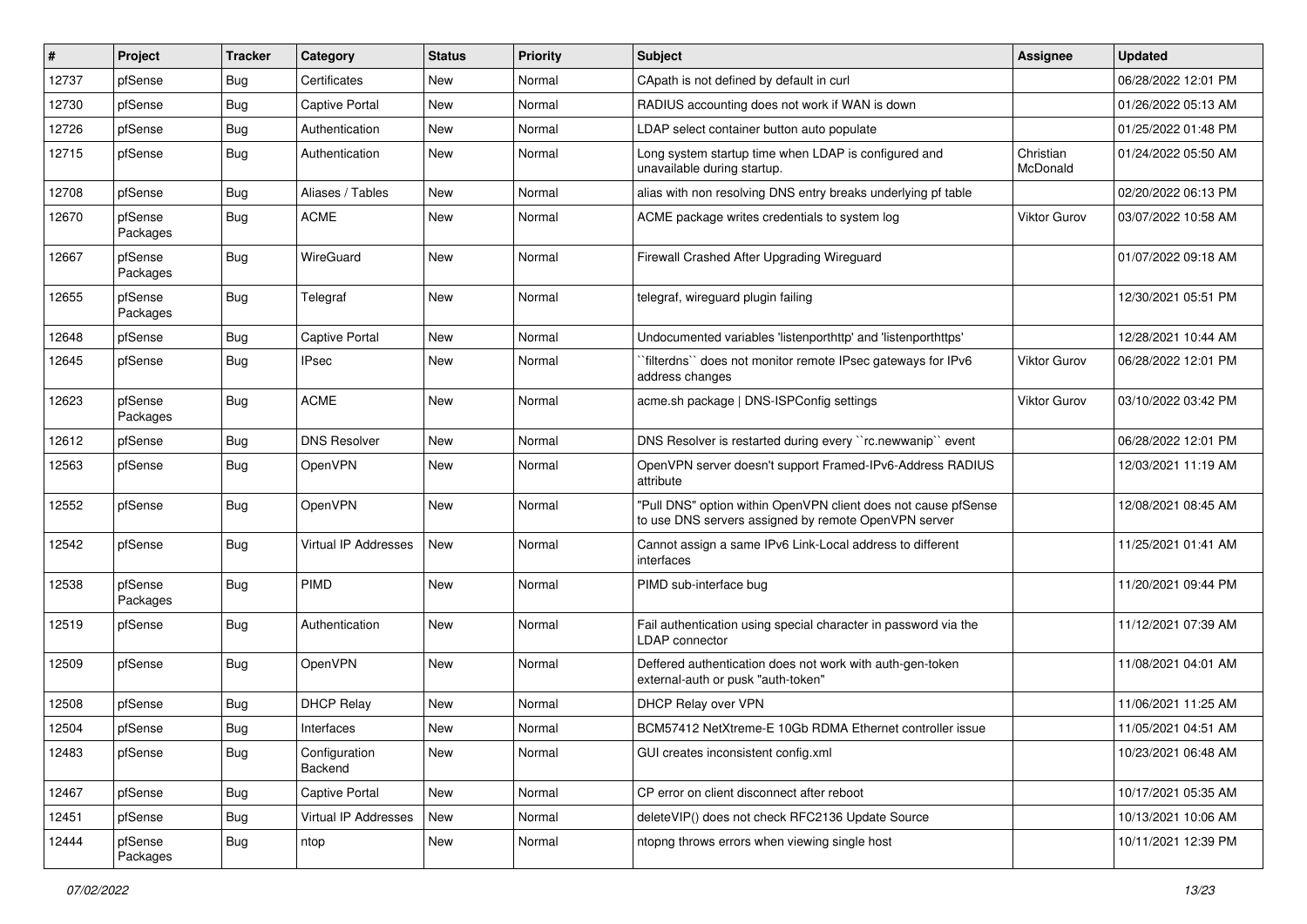| ∦     | Project             | <b>Tracker</b> | Category                    | <b>Status</b> | Priority | <b>Subject</b>                                                                                                                 | <b>Assignee</b> | <b>Updated</b>      |
|-------|---------------------|----------------|-----------------------------|---------------|----------|--------------------------------------------------------------------------------------------------------------------------------|-----------------|---------------------|
| 12436 | pfSense             | Bug            | PPPoE Server                | New           | Normal   | Pppoe server config gui does not allow setting of chap<br>authentication, and sets the network start address for allocation to |                 | 10/21/2021 08:15 AM |
| 12421 | pfSense             | <b>Bug</b>     | Rules / NAT                 | New           | Normal   | IPV6 limiter bug                                                                                                               |                 | 10/02/2021 08:44 AM |
| 12401 | pfSense             | <b>Bug</b>     | <b>Traffic Graphs</b>       | New           | Normal   | Traffic graphs with untagged and tagged VLAN on same interface                                                                 |                 | 09/23/2021 09:18 PM |
| 12357 | pfSense             | <b>Bug</b>     | Captive Portal              | New           | Normal   | Captive Portal popup Logout button loads full login page in popup<br>when clicked                                              |                 | 10/27/2021 12:10 PM |
| 12338 | pfSense<br>Packages | Bug            | <b>RRD Summary</b>          | New           | Normal   | RRD Summary does not report data on 3100                                                                                       |                 | 04/15/2022 02:54 PM |
| 12335 | pfSense             | <b>Bug</b>     | <b>IPsec</b>                | <b>New</b>    | Normal   | IPsec DNS inefficiency                                                                                                         | Jim Pingle      | 06/28/2022 12:01 PM |
| 12286 | pfSense<br>Packages | <b>Bug</b>     | FreeRADIUS                  | New           | Normal   | Add support for ntlm auth in LDAP                                                                                              |                 | 08/20/2021 08:27 AM |
| 12283 | pfSense             | <b>Bug</b>     | Authentication              | New           | Normal   | LDAP/RADIUS authentication servers configuration does not allow<br>source IP address to be specified                           |                 | 08/20/2021 01:15 AM |
| 12260 | pfSense<br>Packages | Bug            | ntop                        | <b>New</b>    | Normal   | Update popup and version missmatch?                                                                                            |                 | 01/08/2022 05:53 AM |
| 12259 | pfSense             | <b>Bug</b>     | <b>Operating System</b>     | New           | Normal   | Intel em NICs Suffering Performance Degradation on FreeBSD12                                                                   |                 | 02/25/2022 09:28 PM |
| 12249 | pfSense             | <b>Bug</b>     | Backup / Restore            | New           | Normal   | HAProxy causing failed ACB backups                                                                                             |                 | 11/15/2021 11:58 PM |
| 12188 | pfSense<br>Packages | <b>Bug</b>     | OpenVPN Client<br>Export    | New           | Normal   | client export breaks multi remote configurations                                                                               |                 | 10/02/2021 05:58 PM |
| 12130 | pfSense<br>Packages | <b>Bug</b>     | Zeek                        | New           | Normal   | Zeek fails to start                                                                                                            |                 | 07/15/2021 02:00 AM |
| 12126 | pfSense<br>Packages | Bug            | FreeRADIUS                  | <b>New</b>    | Normal   | freeradius3 0.15.7 31                                                                                                          |                 | 10/11/2021 08:21 AM |
| 12122 | pfSense             | <b>Bug</b>     | Web Interface               | New           | Normal   | Perform greedy actions asychronously                                                                                           |                 | 07/10/2021 01:10 PM |
| 12095 | pfSense             | <b>Bug</b>     | Authentication              | New           | Normal   | Memory leak in pcscd                                                                                                           |                 | 06/01/2022 01:01 PM |
| 12084 | pfSense<br>Packages | <b>Bug</b>     | <b>FRR</b>                  | New           | Normal   | libfrr.so.0 error on SG-1100                                                                                                   |                 | 06/26/2021 08:22 AM |
| 12079 | pfSense             | <b>Bug</b>     | <b>IGMP Proxy</b>           | New           | Normal   | IGMPProxy: kernel panic, Sleeping thread owns a non-sleepable<br>lock                                                          | Mateusz Guzik   | 06/28/2022 12:01 PM |
| 12056 | pfSense             | <b>Bug</b>     | Logging                     | New           | Normal   | Filterlog says "Unknown Option %u"                                                                                             |                 | 06/18/2021 05:51 AM |
| 12033 | pfSense<br>Packages | <b>Bug</b>     | pfBlockerNG                 | New           | Normal   | maxmindb and _sqlite3 modules not found                                                                                        |                 | 10/01/2021 04:42 AM |
| 12009 | pfSense<br>Packages | <b>Bug</b>     | Zabbix                      | New           | Normal   | Zabbix Agent starts twice by /etc/rc.start_packages                                                                            |                 | 06/08/2021 01:35 AM |
| 11997 | pfSense<br>Packages | <b>Bug</b>     | <b>IPsec Profile Wizard</b> | New           | Normal   | Add Support for Android Strongswan Profiles in the Profile Wizard                                                              | Jim Pingle      | 07/10/2021 07:51 PM |
| 11970 | pfSense<br>Packages | Bug            | Coreboot                    | New           | Normal   | Netgate Firmware Upgrade Doesn't Work on XG-2758                                                                               |                 | 04/21/2022 12:39 PM |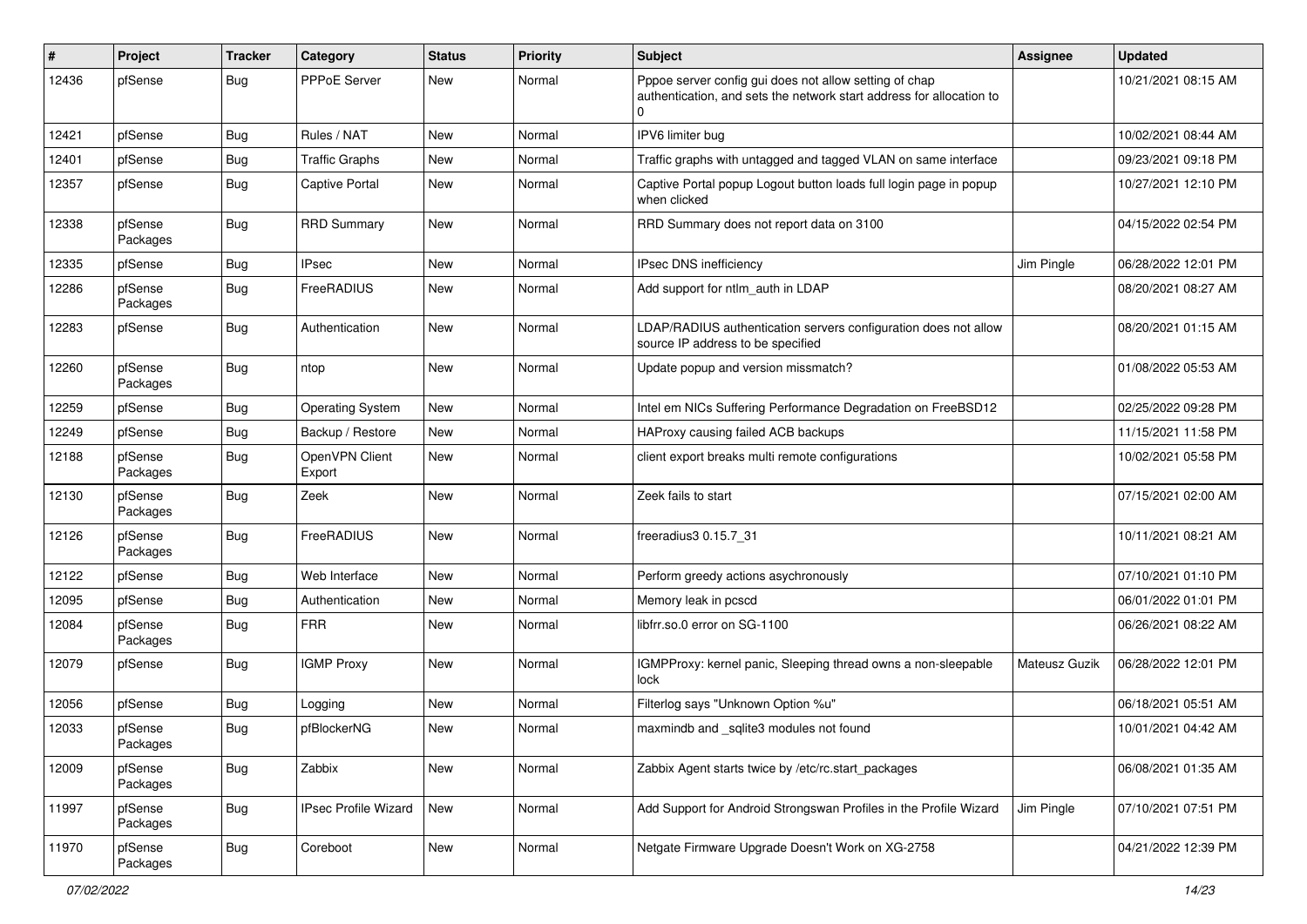| #     | Project             | <b>Tracker</b> | Category                     | <b>Status</b> | <b>Priority</b> | Subject                                                                                                  | <b>Assignee</b> | <b>Updated</b>      |
|-------|---------------------|----------------|------------------------------|---------------|-----------------|----------------------------------------------------------------------------------------------------------|-----------------|---------------------|
| 11953 | pfSense             | Bug            | <b>IGMP Proxy</b>            | New           | Normal          | XG-1541 crashes when igmpproxy is enabled and network<br>interfaces status change                        |                 | 05/24/2021 04:55 PM |
| 11925 | pfSense             | Bug            | OpenVPN                      | New           | Normal          | Calling-Station-Id always set to WAN IP                                                                  |                 | 05/14/2021 09:27 AM |
| 11898 | pfSense<br>Packages | <b>Bug</b>     | apcupsd                      | <b>New</b>    | Normal          | PHP error from apcupsd dashboard widget                                                                  |                 | 05/07/2021 09:12 AM |
| 11872 | pfSense             | <b>Bug</b>     | Interfaces                   | <b>New</b>    | Normal          | gif interfaces reporting incorrect traffic counters                                                      |                 | 12/30/2021 04:00 AM |
| 11848 | pfSense<br>Packages | Bug            | Squid                        | <b>New</b>    | Normal          | Issue with squid cache download speed                                                                    |                 | 04/23/2021 09:30 PM |
| 11841 | pfSense<br>Packages | Bug            | <b>FRR</b>                   | <b>New</b>    | Normal          | FRR access lists default bahavior changed to permit by default                                           |                 | 04/22/2021 09:52 AM |
| 11835 | pfSense<br>Packages | <b>Bug</b>     | <b>FRR</b>                   | <b>New</b>    | Normal          | FRR OSPF redistributed connected routes disappearing                                                     |                 | 04/22/2021 07:11 AM |
| 11802 | pfSense<br>Packages | <b>Bug</b>     | FreeRADIUS                   | <b>New</b>    | Normal          | FreeRADIUS sync                                                                                          |                 | 05/10/2021 04:18 AM |
| 11797 | pfSense<br>Packages | <b>Bug</b>     | <b>Status Traffic Totals</b> | <b>New</b>    | Normal          | Traffic Totals lost upon reboot when using a ramdisk for /var and<br>/tmp                                | John Cornwell   | 04/10/2021 06:27 PM |
| 11786 | pfSense             | <b>Bug</b>     | Services                     | <b>New</b>    | Normal          | SSH incomplete setup and startup fail while recovering XML<br>backup in a fresh install of pfSense 2.5.0 |                 | 04/17/2021 01:36 PM |
| 11778 | pfSense             | Bug            | <b>OpenVPN</b>               | New           | Normal          | OpenVPN uses 100% CPU after experiencing packet loss                                                     |                 | 02/28/2022 07:38 AM |
| 11770 | pfSense Plus        | <b>Bug</b>     | Hardware / Drivers           | <b>New</b>    | Normal          | Pantech UML295 USB Modem No Longer Functional                                                            |                 | 04/01/2021 11:28 AM |
| 11763 | pfSense<br>Packages | Bug            | Status Monitoring            | New           | Normal          | Traffic graphs refresh issue                                                                             |                 | 05/03/2021 09:44 AM |
| 11761 | pfSense             | Bug            | L <sub>2</sub> TP            | <b>New</b>    | Normal          | L2TP/IPsec VPN : PPP LCP negotiation occurs before user<br>authentication                                |                 | 03/31/2021 04:52 AM |
| 11759 | pfSense             | Bug            | Dashboard                    | New           | Normal          | Traffic graphs on dashboard double upload on pppoe links                                                 |                 | 12/30/2021 04:00 AM |
| 11742 | pfSense<br>Packages | Bug            | Suricata                     | New           | Normal          | Blocking / Unblocking is not working correctly.                                                          |                 | 09/01/2021 11:08 AM |
| 11731 | pfSense             | Bug            | Hardware / Drivers           | <b>New</b>    | Normal          | Missing support for Realtek USB NICs                                                                     |                 | 03/30/2021 04:32 AM |
| 11730 | pfSense             | <b>Bug</b>     | Web Interface                | <b>New</b>    | Normal          | Improve visibility of option selections in dark themes                                                   |                 | 03/25/2021 09:38 PM |
| 11724 | pfSense             | Bug            | Package System               | <b>New</b>    | Normal          | Packages unexpectedly removed when changing update branches                                              |                 | 03/29/2021 08:09 AM |
| 11717 | pfSense             | <b>Bug</b>     | Rules / NAT                  | New           | Normal          | Incorrect port forwarding rules if Destination port alias is not equal<br>to Redirect target port alias  |                 | 03/22/2021 06:06 AM |
| 11715 | pfSense             | <b>Bug</b>     | OpenVPN                      | New           | Normal          | OpenVPN MTU                                                                                              |                 | 03/22/2021 01:35 AM |
| 11666 | pfSense             | Bug            | Logging                      | New           | Normal          | GUI Firewall log search not parsing filter log beyond hard coded<br>limit                                |                 | 03/12/2021 11:38 AM |
| 11657 | pfSense             | Bug            | Interfaces                   | New           | Normal          | netmap_ring_reinit error                                                                                 |                 | 03/18/2021 10:32 PM |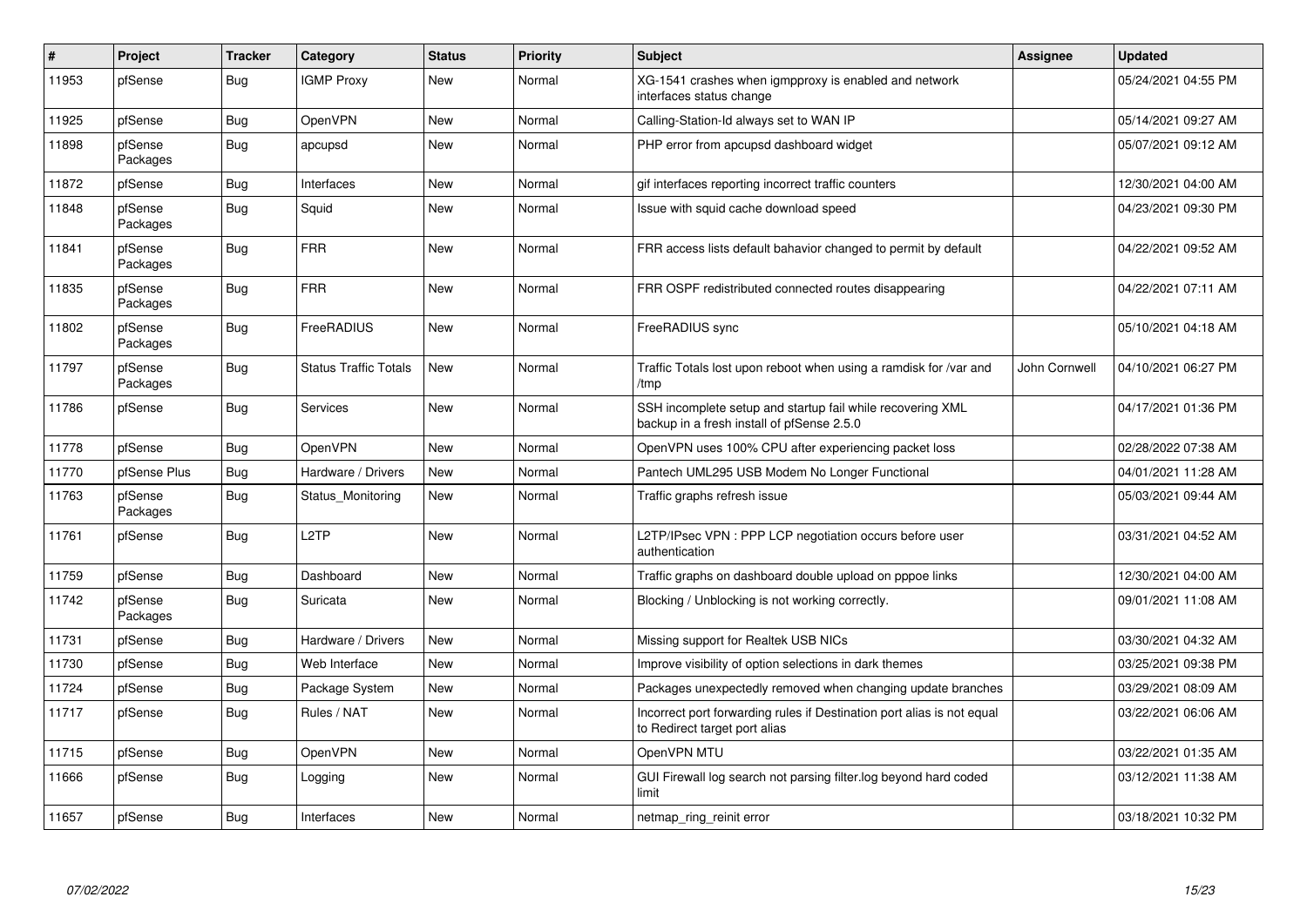| #     | Project             | <b>Tracker</b> | Category       | <b>Status</b> | Priority | <b>Subject</b>                                                                                                                                                                                  | <b>Assignee</b> | <b>Updated</b>      |
|-------|---------------------|----------------|----------------|---------------|----------|-------------------------------------------------------------------------------------------------------------------------------------------------------------------------------------------------|-----------------|---------------------|
| 11641 | pfSense             | <b>Bug</b>     | Interfaces     | <b>New</b>    | Normal   | On xn based interfaces without the VLANMTU flag the first VLAN<br>tag defined does not follow the parent interface MTU settings. All<br>subsequent VLAN tags follow the parent interface's MTU. |                 | 03/09/2021 06:42 PM |
| 11626 | pfSense Plus        | <b>Bug</b>     | Authentication | <b>New</b>    | Normal   | Google LDAP connection failed due to lack of SNI for TLS 1.3                                                                                                                                    | Luiz Souza      | 06/27/2022 07:23 AM |
| 11619 | pfSense             | <b>Bug</b>     | Upgrade        | <b>New</b>    | Normal   | Unable to upgrade 2.4.4-p3 to 2.5/21.02-p1                                                                                                                                                      |                 | 08/15/2021 10:00 AM |
| 11610 | pfSense<br>Packages | <b>Bug</b>     | NET-SNMP       | New           | Normal   | NET-SNMP is not setting the correct permissions on AgentX                                                                                                                                       |                 | 06/28/2021 07:54 AM |
| 11592 | pfSense<br>Packages | <b>Bug</b>     | node exporter  | <b>New</b>    | Normal   | Node exporter can not read system statistics                                                                                                                                                    |                 | 10/15/2021 09:37 PM |
| 11556 | pfSense             | <b>Bug</b>     | Rules / NAT    | <b>New</b>    | Normal   | Kill all states associated with a NAT address                                                                                                                                                   |                 | 03/19/2021 10:29 AM |
| 11548 | pfSense             | <b>Bug</b>     | Rules / NAT    | New           | Normal   | "rule expands to no valid combination" error from port forward<br>automatic rule mixing IPv4 and IPv6 elements                                                                                  |                 | 02/27/2021 03:18 PM |
| 11541 | pfSense             | <b>Bug</b>     | <b>OpenVPN</b> | <b>New</b>    | Normal   | OpenVPN status does not work properly when set to TCP and<br>Concurrent Connections = 1                                                                                                         |                 | 03/02/2021 02:27 PM |
| 11525 | pfSense<br>Packages | <b>Bug</b>     | Suricata       | <b>New</b>    | Normal   | pfsense 2.5.0 release version for vlan issue to suricata                                                                                                                                        |                 | 11/11/2021 08:16 AM |
| 11522 | pfSense<br>Packages | <b>Bug</b>     | Zabbix         | <b>New</b>    | Normal   | fping6 error                                                                                                                                                                                    |                 | 02/24/2021 07:13 AM |
| 11503 | pfSense             | <b>Bug</b>     | <b>OpenVPN</b> | <b>New</b>    | Normal   | Using multiple authentication backends on an OpenVPN server<br>fails                                                                                                                            |                 | 02/23/2021 12:23 PM |
| 11479 | pfSense<br>Packages | <b>Bug</b>     | snmptt         | <b>New</b>    | Normal   | snmptt 1.4.2 does not work in daemon mode                                                                                                                                                       |                 | 02/20/2021 04:37 PM |
| 11473 | pfSense             | <b>Bug</b>     | Web Interface  | <b>New</b>    | Normal   | System Activity shows invalid data on SG-3100                                                                                                                                                   |                 | 02/19/2021 08:12 PM |
| 11430 | pfSense             | <b>Bug</b>     | Interfaces     | <b>New</b>    | Normal   | PHP console spam after Assigning Interfaces                                                                                                                                                     |                 | 10/09/2021 10:37 AM |
| 11429 | pfSense             | <b>Bug</b>     | Web Interface  | New           | Normal   | System Log / Settings form activates "Reset Log Files" button on<br>enter                                                                                                                       |                 | 10/28/2021 01:35 PM |
| 11414 | pfSense<br>Packages | <b>Bug</b>     | pfBlockerNG    | <b>New</b>    | Normal   | Enabling feed "Public_DNS4_all" breaks some Google services                                                                                                                                     |                 | 02/13/2021 02:46 AM |
| 11412 | pfSense             | <b>Bug</b>     | Interfaces     | <b>New</b>    | Normal   | LLDPD Package Doesn't Work with Switchports                                                                                                                                                     |                 | 02/12/2021 08:12 PM |
| 11398 | pfSense<br>Packages | <b>Bug</b>     | pfBlockerNG    | New           | Normal   | pfBlocker upgrade hangs forever                                                                                                                                                                 |                 | 04/21/2022 12:39 PM |
| 11375 | pfSense<br>Packages | <b>Bug</b>     | apcupsd        | <b>New</b>    | Normal   | UPS Type <blank> for USB APC</blank>                                                                                                                                                            |                 | 02/26/2021 11:10 AM |
| 11363 | pfSense             | Bug            | Installer      | New           | Normal   | Clean Install 2.5.0 fails due to hardware incompability                                                                                                                                         |                 | 02/04/2021 11:06 AM |
| 11335 | pfSense             | <b>Bug</b>     | Interfaces     | New           | Normal   | Spoofing the MAC on a LAGG interface does not work for some<br>NIC types.                                                                                                                       |                 | 01/29/2021 09:10 AM |
| 11296 | pfSense             | <b>Bug</b>     | Routing        | New           | Normal   | Static route targets may still reachable via default route when the<br>gateway they should route through is down                                                                                | Viktor Gurov    | 06/28/2022 12:01 PM |
| 11268 | pfSense             | Bug            | Web Interface  | New           | Normal   | Cookie named 'id' prevents Edit form fields being set properly                                                                                                                                  |                 | 09/03/2021 06:16 AM |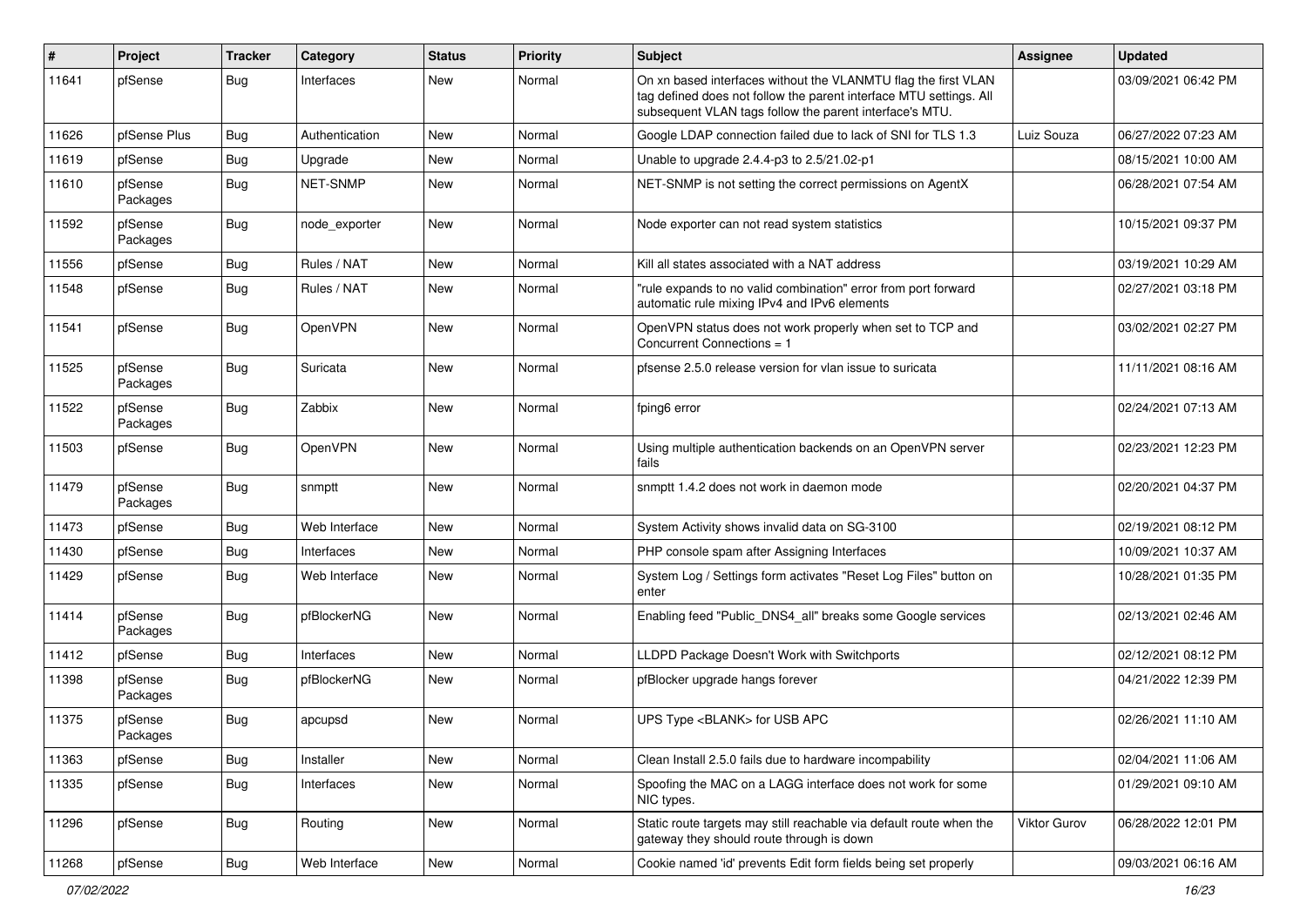| $\sharp$ | Project             | <b>Tracker</b> | Category                 | <b>Status</b> | <b>Priority</b> | <b>Subject</b>                                                                                                         | <b>Assignee</b>     | <b>Updated</b>      |
|----------|---------------------|----------------|--------------------------|---------------|-----------------|------------------------------------------------------------------------------------------------------------------------|---------------------|---------------------|
| 11261    | pfSense<br>Packages | <b>Bug</b>     | pfBlockerNG              | New           | Normal          | pfBlockerNG ASN numbers in IPv4 (/IPv6) Custom_List generate<br>error(s) "Invalid numeric literal at line 1, column 7" |                     | 01/28/2021 08:34 AM |
| 11235    | pfSense<br>Packages | <b>Bug</b>     | Filer                    | <b>New</b>    | Normal          | Filer run script when "state" unchanged                                                                                |                     | 01/08/2021 07:24 AM |
| 11232    | pfSense             | <b>Bug</b>     | <b>Operating System</b>  | New           | Normal          | Fix pfSense_fsync                                                                                                      |                     | 01/08/2021 08:53 AM |
| 11203    | pfSense             | <b>Bug</b>     | Certificates             | New           | Normal          | certificate manager very slow                                                                                          |                     | 12/31/2020 11:57 AM |
| 11184    | pfSense             | <b>Bug</b>     | FreeBSD                  | <b>New</b>    | Normal          | PF: State policy cannot be configurable                                                                                |                     | 02/09/2021 02:43 AM |
| 11182    | pfSense<br>Packages | <b>Bug</b>     | <b>NRPE</b>              | New           | Normal          | NRPE in HA syncs the bind IP                                                                                           |                     | 12/01/2021 02:15 AM |
| 11177    | pfSense             | <b>Bug</b>     | <b>Dynamic DNS</b>       | <b>New</b>    | Normal          | DDNSv6 not using Check IP Services                                                                                     |                     | 12/21/2020 05:02 AM |
| 11149    | pfSense             | Bug            | <b>DHCP Relay</b>        | New           | Normal          | DHCP relay won't start with DHCP server behind gateway                                                                 |                     | 03/22/2021 05:13 AM |
| 11147    | pfSense             | <b>Bug</b>     | Dynamic DNS              | New           | Normal          | Domeneshop DynDNS IPv4 and IPv6                                                                                        |                     | 12/09/2020 11:47 PM |
| 11110    | pfSense             | <b>Bug</b>     | Backup / Restore         | <b>New</b>    | Normal          | Backup file should be checked before restoring a specific area                                                         |                     | 12/05/2020 02:50 PM |
| 11091    | pfSense             | <b>Bug</b>     | Interfaces               | New           | Normal          | Interfaces set as disabled in the configuration have an UP status in<br>the operating system at boot                   | <b>Viktor Gurov</b> | 06/28/2022 12:01 PM |
| 11040    | pfSense<br>Packages | <b>Bug</b>     | pfBlockerNG              | New           | Normal          | pfb filter core faults when clearing firewall log                                                                      |                     | 11/07/2020 01:44 PM |
| 11036    | pfSense<br>Packages | <b>Bug</b>     | haproxy                  | <b>New</b>    | Normal          | <b>HAproxy ACL</b>                                                                                                     |                     | 02/11/2022 11:27 AM |
| 10980    | pfSense             | <b>Bug</b>     | <b>Operating System</b>  | <b>New</b>    | Normal          | rc.local is executed at login by rc.initial, and not at boot time.                                                     |                     | 10/19/2020 09:39 AM |
| 10935    | pfSense<br>Packages | <b>Bug</b>     | <b>FRR</b>               | <b>New</b>    | Normal          | FRR 0.6.7-6 - BGPD service recycled IPv6 without Route Map                                                             |                     | 12/30/2020 05:00 PM |
| 10875    | pfSense             | Bug            | Gateways                 | New           | Normal          | PPP periodic reset does not fully restore gateway group<br>round-robin functionality                                   | Luiz Souza          | 11/05/2020 07:44 AM |
| 10845    | pfSense<br>Packages | <b>Bug</b>     | apcupsd                  | <b>New</b>    | Normal          | apcupsd doesn't stop when not enabled                                                                                  |                     | 08/24/2020 10:16 AM |
| 10833    | pfSense             | <b>Bug</b>     | Configuration<br>Backend | <b>New</b>    | Normal          | unbound exits on configuration error when link status flaps on LAN<br>interface                                        |                     | 08/13/2020 11:53 PM |
| 10822    | pfSense             | Bug            | DHCP (IPv6)              | New           | Normal          | Deprecated IPv6 prefix won't be announced as deprecated to<br>clients                                                  |                     | 08/10/2020 09:23 AM |
| 10791    | pfSense<br>Packages | <b>Bug</b>     | PIMD                     | <b>New</b>    | Normal          | Valid (vlan)interfaces do not get vif reporting "Invalid phyint<br>address"                                            |                     | 10/06/2020 09:20 AM |
| 10783    | pfSense<br>Packages | <b>Bug</b>     | ntop                     | New           | Normal          | NtopNG is very unstable on arm64                                                                                       |                     | 07/22/2020 09:07 AM |
| 10765    | pfSense             | <b>Bug</b>     | Authentication           | New           | Normal          | Ampersands in Idap_extended_query are escaped twice                                                                    |                     | 09/02/2020 07:55 AM |
| 10729    | pfSense             | <b>Bug</b>     | Package System           | New           | Normal          | Certificate verification failed for pkg.freebsd.org                                                                    |                     | 07/05/2020 01:12 AM |
| 10726    | pfSense             | <b>Bug</b>     | Rules / NAT              | New           | Normal          | Sticky-connections option is bugged - sticky-address cannot be<br>redefined                                            |                     | 11/12/2020 10:12 AM |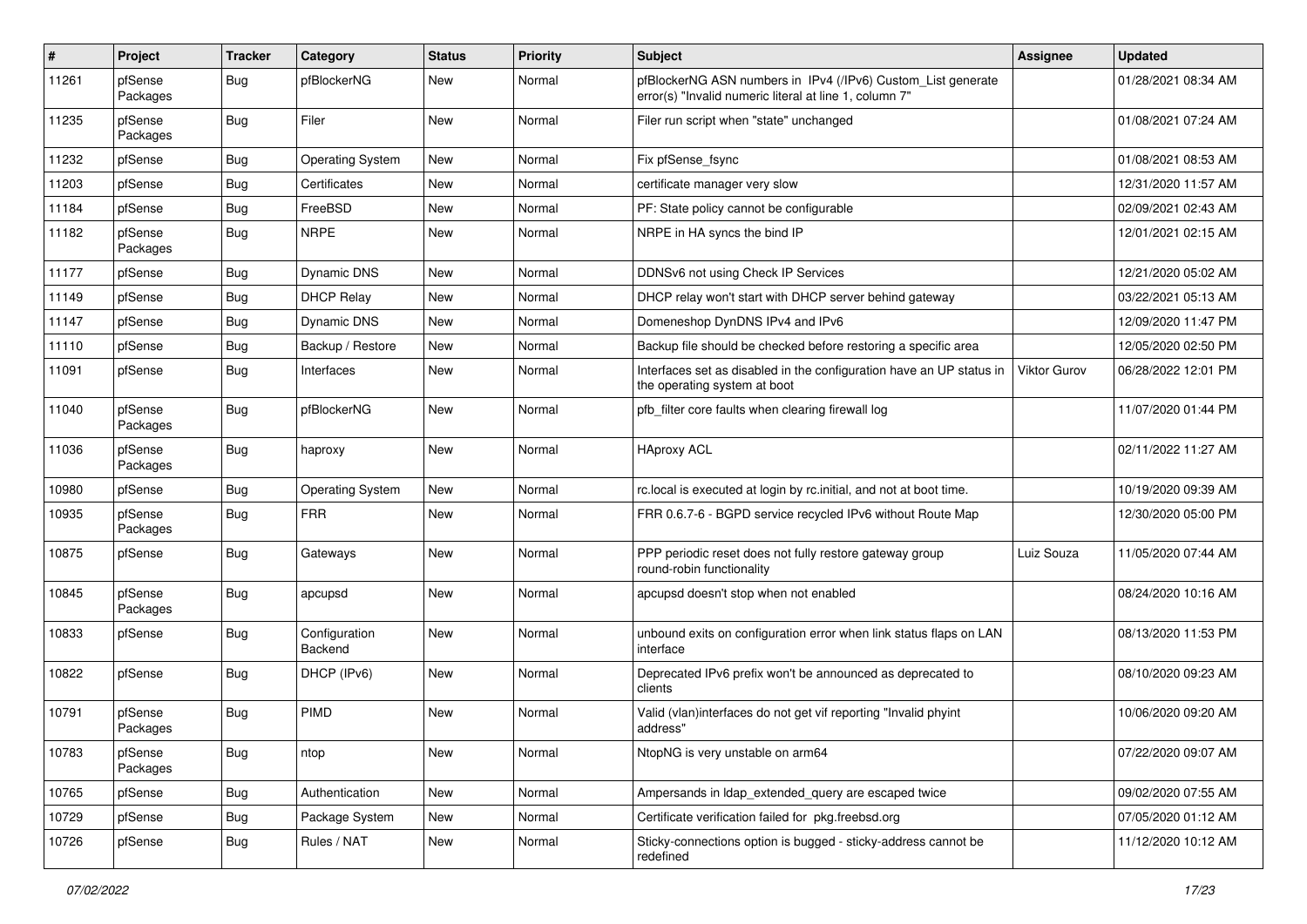| $\sharp$ | Project             | <b>Tracker</b> | Category                     | <b>Status</b> | Priority | <b>Subject</b>                                                                                                                                              | <b>Assignee</b>      | <b>Updated</b>      |
|----------|---------------------|----------------|------------------------------|---------------|----------|-------------------------------------------------------------------------------------------------------------------------------------------------------------|----------------------|---------------------|
| 10715    | pfSense             | Bug            | <b>DHCP Relay</b>            | <b>New</b>    | Normal   | DHCPv6 relay always uses the "first" IPv6 address of an interface                                                                                           |                      | 06/29/2020 05:01 AM |
| 10714    | pfSense             | <b>Bug</b>     | DHCP (IPv6)                  | <b>New</b>    | Normal   | radyd only gives out the prefix of the "first" IPv6 address of an<br>interface                                                                              |                      | 10/06/2020 01:03 PM |
| 10712    | pfSense             | <b>Bug</b>     | Rules / NAT                  | <b>New</b>    | Normal   | "default allow LAN IPv6 to any" rule does not work right after boot<br>when using IPv6 PD                                                                   |                      | 06/30/2020 12:17 AM |
| 10708    | pfSense             | <b>Bug</b>     | Upgrade                      | New           | Normal   | ZFS bootpool boot symlink issue                                                                                                                             | Luiz Souza           | 03/08/2021 07:03 AM |
| 10695    | pfSense<br>Packages | <b>Bug</b>     | FreeRADIUS                   | New           | Normal   | FreeRadius Accounting skipping MBs after reboot due to power<br>down                                                                                        |                      | 06/24/2020 04:49 AM |
| 10693    | pfSense<br>Packages | Bug            | <b>BIND</b>                  | <b>New</b>    | Normal   | pfSense Bind Zone Editor UI does not update zone serial number<br>when a change is made                                                                     |                      | 09/01/2021 12:51 AM |
| 10671    | pfSense             | <b>Bug</b>     | <b>Operating System</b>      | <b>New</b>    | Normal   | pfsense 2.4.5 1 does not boot on Gen2 2012R2 HyperV VM                                                                                                      |                      | 05/09/2021 06:39 AM |
| 10624    | pfSense             | Bug            | <b>DNS Resolver</b>          | <b>New</b>    | Normal   | Unbound configuration memory leak with python module $+$ register<br><b>DHCP</b> leases active                                                              |                      | 02/26/2021 10:27 AM |
| 10606    | pfSense<br>Packages | <b>Bug</b>     | Snort                        | <b>New</b>    | Normal   | Snort Inline stopped working after upgrade to FreeBSD 12.1<br>(network traffic blocked after heavy load randomly)                                           |                      | 05/28/2020 10:06 AM |
| 10601    | pfSense<br>Packages | <b>Bug</b>     | Status_Monitoring            | New           | Normal   | Dashboard->Traffic Graphs Scale is capped for outbound                                                                                                      |                      | 05/29/2020 10:13 AM |
| 10590    | pfSense<br>Packages | <b>Bug</b>     | pfBlockerNG                  | <b>New</b>    | Normal   | pfBlockerNG: Invalid argument supplied for foreach()                                                                                                        |                      | 05/26/2020 08:22 AM |
| 10584    | pfSense             | <b>Bug</b>     | Hardware / Drivers           | <b>New</b>    | Normal   | SG-3100 with M.2: shutdown instead of reboot                                                                                                                |                      | 07/21/2020 03:08 AM |
| 10544    | pfSense             | <b>Bug</b>     | User Manager /<br>Privileges | <b>New</b>    | Normal   | It's not possible to add a user to group operator using the gui                                                                                             |                      | 04/21/2022 12:39 PM |
| 10530    | pfSense             | <b>Bug</b>     | Upgrade                      | New           | Normal   | Convert config version to be based on product version                                                                                                       |                      | 04/21/2022 12:39 PM |
| 10526    | pfSense<br>Packages | <b>Bug</b>     | pfBlockerNG                  | New           | Normal   | Package pfBlockerNG Crashes on Alert view                                                                                                                   |                      | 05/04/2020 08:59 AM |
| 10516    | pfSense<br>Packages | <b>Bug</b>     | <b>FRR</b>                   | New           | Normal   | <b>FRR Access list</b>                                                                                                                                      |                      | 12/06/2020 11:02 PM |
| 10513    | pfSense             | Bug            | Rules / NAT                  | <b>New</b>    | Normal   | State issues with policy routing and HA failover                                                                                                            |                      | 04/21/2022 12:39 PM |
| 10503    | pfSense<br>Packages | Bug            | <b>FRR</b>                   | <b>New</b>    | Normal   | Flapping any GW in multi-WAN influences restating all IPsec<br>tunnels in FRR which leads to dropping all IPsec VTI static routes<br>and related BGP issues |                      | 05/08/2020 07:51 PM |
| 10493    | pfSense             | Bug            | <b>IPsec</b>                 | New           | Normal   | filter get vpns list() issues                                                                                                                               |                      | 05/06/2020 01:07 AM |
| 10487    | pfSense<br>Packages | <b>Bug</b>     | Telegraf                     | New           | Normal   | Telegraf package not sending logs to influxdb server                                                                                                        |                      | 05/03/2020 07:09 PM |
| 10436    | pfSense<br>Packages | <b>Bug</b>     | softflowd                    | <b>New</b>    | Normal   | softflowd no longer sends flow data after upgrade ( $v0.9.91 - v$<br>v1.0.0                                                                                 |                      | 06/07/2022 12:25 AM |
| 10429    | pfSense<br>Packages | <b>Bug</b>     | <b>Status Traffic Totals</b> | <b>New</b>    | Normal   | Status Traffic Total broken 2.4.5                                                                                                                           | <b>Jared Dillard</b> | 02/27/2021 07:55 PM |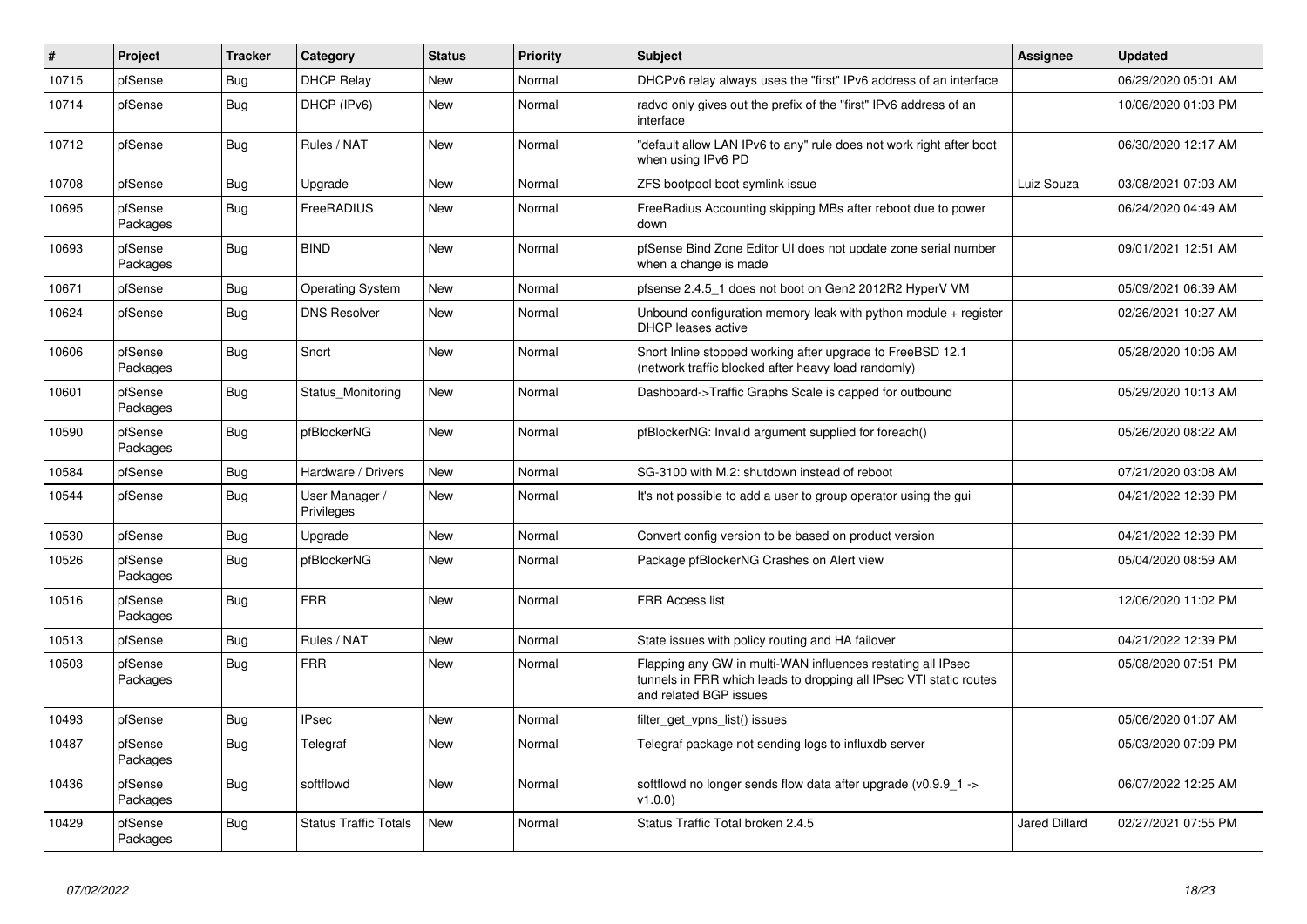| $\pmb{\#}$ | Project             | <b>Tracker</b> | Category              | <b>Status</b> | <b>Priority</b> | <b>Subject</b>                                                                                                    | <b>Assignee</b> | <b>Updated</b>      |
|------------|---------------------|----------------|-----------------------|---------------|-----------------|-------------------------------------------------------------------------------------------------------------------|-----------------|---------------------|
| 10370      | pfSense<br>Packages | Bug            | ntop                  | New           | Normal          | ntopng Timeseries not send to InfluxDB                                                                            |                 | 03/30/2020 09:42 AM |
| 10342      | pfSense             | Bug            | <b>DNS Resolver</b>   | New           | Normal          | Unbound domain overrides stop resolving periodically. They only<br>resume after the service has been restarted.   |                 | 03/13/2020 10:35 AM |
| 10325      | pfSense             | Bug            | <b>Notifications</b>  | <b>New</b>    | Normal          | System/Advanced/Notifications/E-Mail - SMTP Notification E-Mail<br>auth password Unexpected Bahaviour             |                 | 10/30/2020 08:17 AM |
| 10311      | pfSense             | Bug            | OpenVPN               | New           | Normal          | Too low net.link.ifqmaxlen causes packet drop under load when<br>using OpenVPN inside bridge interface under load |                 | 08/10/2021 03:10 AM |
| 10310      | pfSense             | Bug            | Upgrade               | New           | Normal          | Systems with low RAM and several packages may temporarily fail<br>to load large tables after an upgrade           |                 | 03/03/2020 07:55 AM |
| 10294      | pfSense<br>Packages | Bug            | <b>FRR</b>            | New           | Normal          | FRR Route Counts Incorrect on Status Page                                                                         | Jim Pingle      | 02/26/2020 11:08 AM |
| 10292      | pfSense<br>Packages | Bug            | Suricata              | <b>New</b>    | Normal          | Suricata not respecting SID Mgmt list                                                                             |                 | 02/27/2020 01:02 PM |
| 10279      | pfSense<br>Packages | Bug            | open-vm-tools         | New           | Normal          | pfSense's OpenVM Tools on ESXi 6.7 no longer provides guest vm<br>functionality                                   |                 | 03/01/2020 06:07 PM |
| 10278      | pfSense<br>Packages | Bug            | pfBlockerNG           | <b>New</b>    | Normal          | pfBlockerNG: Formatting issue on DNSBL stats page                                                                 |                 | 02/24/2020 01:36 PM |
| 10277      | pfSense             | <b>Bug</b>     | Web Interface         | <b>New</b>    | Normal          | Sorting the log entries does not use year value                                                                   |                 | 02/24/2020 07:46 AM |
| 10271      | pfSense             | Bug            | Web Interface         | New           | Normal          | Large number of VLAN/LANs make "Interfaces" menu hard to<br>access                                                |                 | 02/20/2020 04:46 AM |
| 10253      | pfSense<br>Packages | <b>Bug</b>     | pfBlockerNG           | New           | Normal          | pfblockerng-devel uses user interface for VIP causing issues with<br>other services                               |                 | 02/11/2020 09:17 AM |
| 10188      | pfSense<br>Packages | <b>Bug</b>     | pfBlockerNG           | <b>New</b>    | Normal          | Reputation tab is not working                                                                                     |                 | 01/24/2020 10:06 AM |
| 10164      | pfSense<br>Packages | <b>Bug</b>     | pfBlockerNG           | New           | Normal          | pfBlockerNG dashboard widget position is not maintained when<br>updating                                          |                 | 01/06/2020 10:06 AM |
| 10150      | pfSense             | <b>Bug</b>     | <b>IGMP Proxy</b>     | <b>New</b>    | Normal          | IGMP Proxy does not scale to hundreds of streams                                                                  |                 | 01/03/2020 02:56 AM |
| 10143      | pfSense             | Bug            | <b>DNS Resolver</b>   | New           | Normal          | System hostname DNS entry is assigned to the wrong IP on<br>multi-wan setups                                      |                 | 12/31/2019 02:33 PM |
| 10000      | pfSense             | Bug            | <b>Dynamic DNS</b>    | New           | Normal          | Azure Dynamic DNS A and AAAA Records for Apex Zone                                                                |                 | 03/31/2020 09:03 AM |
| 9999       | pfSense<br>Packages | Bug            | pfBlockerNG           | New           | Normal          | unbound fatal error if System Domain in DNSBL and System<br>Domain Local Zone Type is Redirect                    |                 | 12/25/2019 08:10 AM |
| 9934       | pfSense<br>Packages | <b>Bug</b>     | Suricata              | New           | Normal          | suricata update kills WAN interface                                                                               |                 | 02/20/2020 09:17 AM |
| 9895       | pfSense<br>Packages | <b>Bug</b>     | Snort                 | New           | Normal          | snort reinstallation failed                                                                                       |                 | 06/23/2021 08:01 AM |
| 9805       | pfSense             | <b>Bug</b>     | Dynamic DNS           | New           | Normal          | dynDNS cloudflare multiple entries                                                                                |                 | 10/02/2019 04:51 PM |
| 9737       | pfSense             | <b>Bug</b>     | <b>Traffic Graphs</b> | New           | Normal          | traffic-graphs.js shows incorrect units inside the chart                                                          |                 | 09/09/2019 06:35 AM |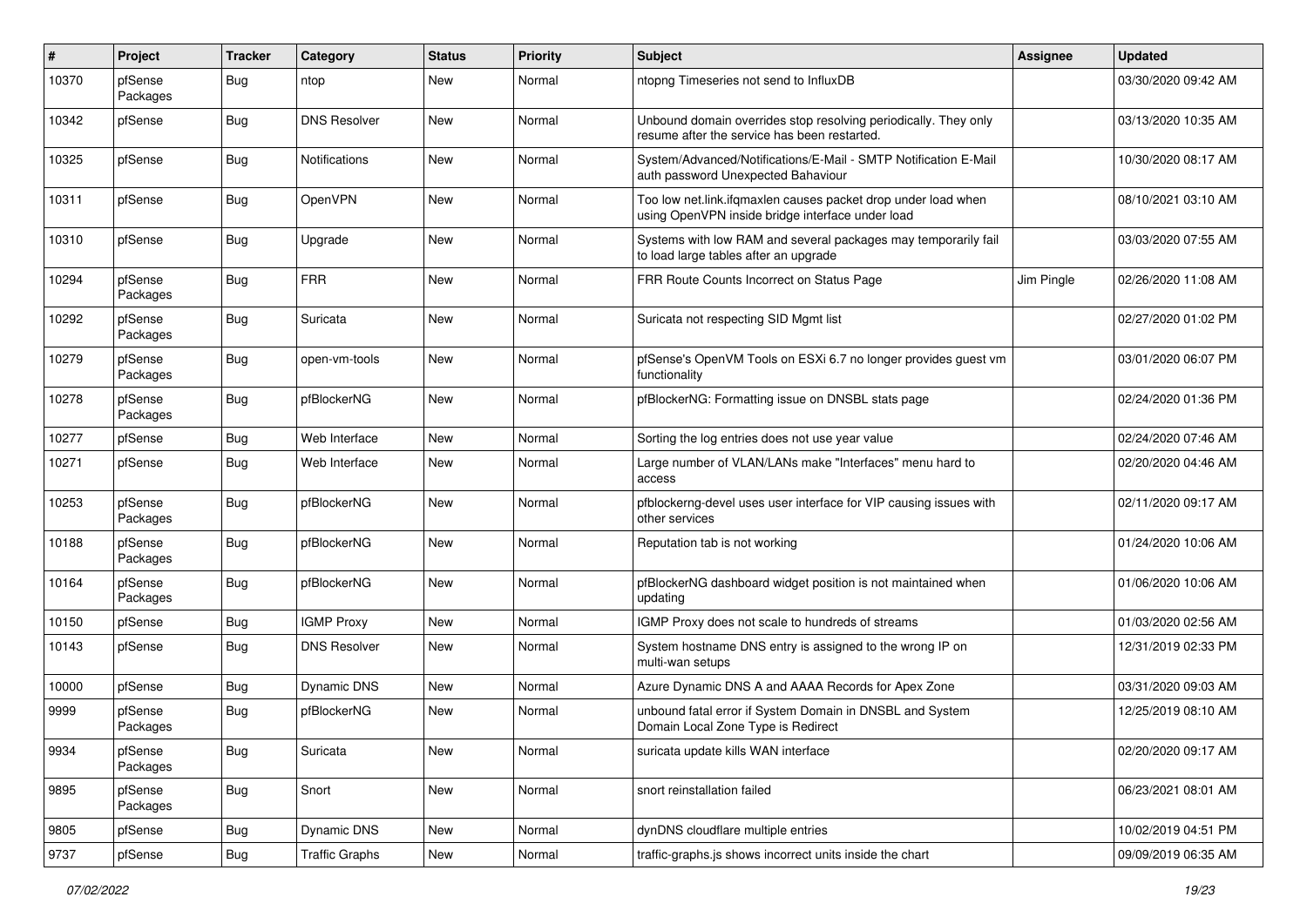| $\vert$ # | Project             | <b>Tracker</b> | Category                     | <b>Status</b> | Priority | <b>Subject</b>                                                                                                       | <b>Assignee</b> | <b>Updated</b>      |
|-----------|---------------------|----------------|------------------------------|---------------|----------|----------------------------------------------------------------------------------------------------------------------|-----------------|---------------------|
| 9707      | pfSense<br>Packages | <b>Bug</b>     | pfBlockerNG                  | New           | Normal   | Some networks already existing in deny Feeds are not stopped<br>even if existing in custom deny list                 |                 | 08/28/2019 10:03 AM |
| 9698      | pfSense             | <b>Bug</b>     | <b>RRD Graphs</b>            | New           | Normal   | Monitoring graphs do not retain state after auto-refresh                                                             |                 | 08/26/2019 02:09 AM |
| 9690      | pfSense             | <b>Bug</b>     | Interfaces                   | New           | Normal   | Ethernet flow control should be disabled by default                                                                  |                 | 08/19/2019 06:45 PM |
| 9677      | pfSense             | <b>Bug</b>     | Dashboard                    | New           | Normal   | Dashboard hangs when widget needs data from a remote host<br>which is down                                           |                 | 08/13/2019 09:15 AM |
| 9676      | pfSense<br>Packages | <b>Bug</b>     | pfBlockerNG                  | New           | Normal   | AS lookup fails                                                                                                      |                 | 12/26/2019 12:17 AM |
| 9664      | pfSense             | <b>Bug</b>     | Dynamic DNS                  | New           | Normal   | DynDNS and Dual-wan problem with CloudFlare (works with No-Ip)                                                       |                 | 08/03/2019 10:00 AM |
| 9662      | pfSense<br>Packages | Bug            | pfBlockerNG                  | New           | Normal   | PfblockerNG do not update after pfsense reboot and wait for next<br>cron task                                        |                 | 08/20/2019 09:00 AM |
| 9654      | pfSense             | Bug            | <b>DNS Resolver</b>          | <b>New</b>    | Normal   | After reboot, the DNS resolver must be restarted before it will<br>advertise the ipv6 DNS address of the router.     |                 | 11/20/2020 03:12 AM |
| 9650      | pfSense             | <b>Bug</b>     | Gateways                     | <b>New</b>    | Normal   | IPv6 connection drops (ir-)regular on Kabelvodafone (German<br>cable ISP)                                            |                 | 07/27/2019 07:14 AM |
| 9626      | pfSense             | <b>Bug</b>     | Web Interface                | <b>New</b>    | Normal   | When deny write permission is assigned to a user, there is no error<br>feedback if the user tries to write something |                 | 06/25/2022 05:41 PM |
| 9585      | pfSense             | Bug            | Interfaces                   | <b>New</b>    | Normal   | 6RD: Unable to reach hosts on within same 6rd-domain                                                                 |                 | 08/14/2019 02:39 PM |
| 9568      | pfSense<br>Packages | <b>Bug</b>     | Squid                        | <b>New</b>    | Normal   | UFSSwapDir::openLog: Failed to open swap log.                                                                        |                 | 05/29/2019 09:18 PM |
| 9566      | pfSense             | <b>Bug</b>     | <b>Traffic Graphs</b>        | <b>New</b>    | Normal   | Traffic graph displays traffic incorrectly                                                                           |                 | 11/18/2019 07:54 AM |
| 9537      | pfSense<br>Packages | <b>Bug</b>     | <b>Status Traffic Totals</b> | New           | Normal   | One month offset in displayed data between time changes                                                              | Jared Dillard   | 05/01/2020 08:27 AM |
| 9504      | pfSense             | <b>Bug</b>     | Dynamic DNS                  | <b>New</b>    | Normal   | Multiple Dynamic DNS update notifications for the same interface,<br>not differentiated by the hostname              |                 | 05/07/2019 07:46 AM |
| 9500      | pfSense<br>Packages | <b>Bug</b>     | haproxy                      | <b>New</b>    | Normal   | HAproxy does not delete non-applicable action config                                                                 |                 | 01/18/2022 06:28 AM |
| 9497      | pfSense<br>Packages | <b>Bug</b>     | AWS VPC                      | New           | Normal   | AWS VPN Wizard: WebGUI times out.                                                                                    |                 | 11/13/2019 10:07 AM |
| 9495      | pfSense<br>Packages | <b>Bug</b>     | AWS VPC                      | New           | Normal   | AWS VPC VPN wizard produces incorrect config (SHA256 should<br>be SHA1)                                              |                 | 08/19/2019 02:45 PM |
| 9485      | pfSense             | <b>Bug</b>     | User Manager /<br>Privileges | <b>New</b>    | Normal   | password match error on system_usermanager causes Group<br>membership to be reset.                                   |                 | 04/26/2019 08:52 AM |
| 9453      | pfSense             | Bug            | <b>LAGG Interfaces</b>       | New           | Normal   | VLAN Interfaces on LAGG get orphaned at boot                                                                         |                 | 08/21/2019 11:16 AM |
| 9348      | pfSense<br>Packages | <b>Bug</b>     | ACME                         | New           | Normal   | Results of Acme certificate issuance/renewal are not properly<br>formatted                                           |                 | 02/22/2019 12:08 PM |
| 9344      | pfSense             | <b>Bug</b>     | Translations                 | New           | Normal   | OpenVPN click NCP Algorithms will always go to DH Parameters<br>website(in Chinese-Taiwan)                           |                 | 10/21/2021 03:48 AM |
| 9343      | pfSense             | <b>Bug</b>     | DHCP (IPv4)                  | New           | Normal   | diag_arp.php times out with large DHCPD leases table                                                                 |                 | 08/14/2019 01:19 PM |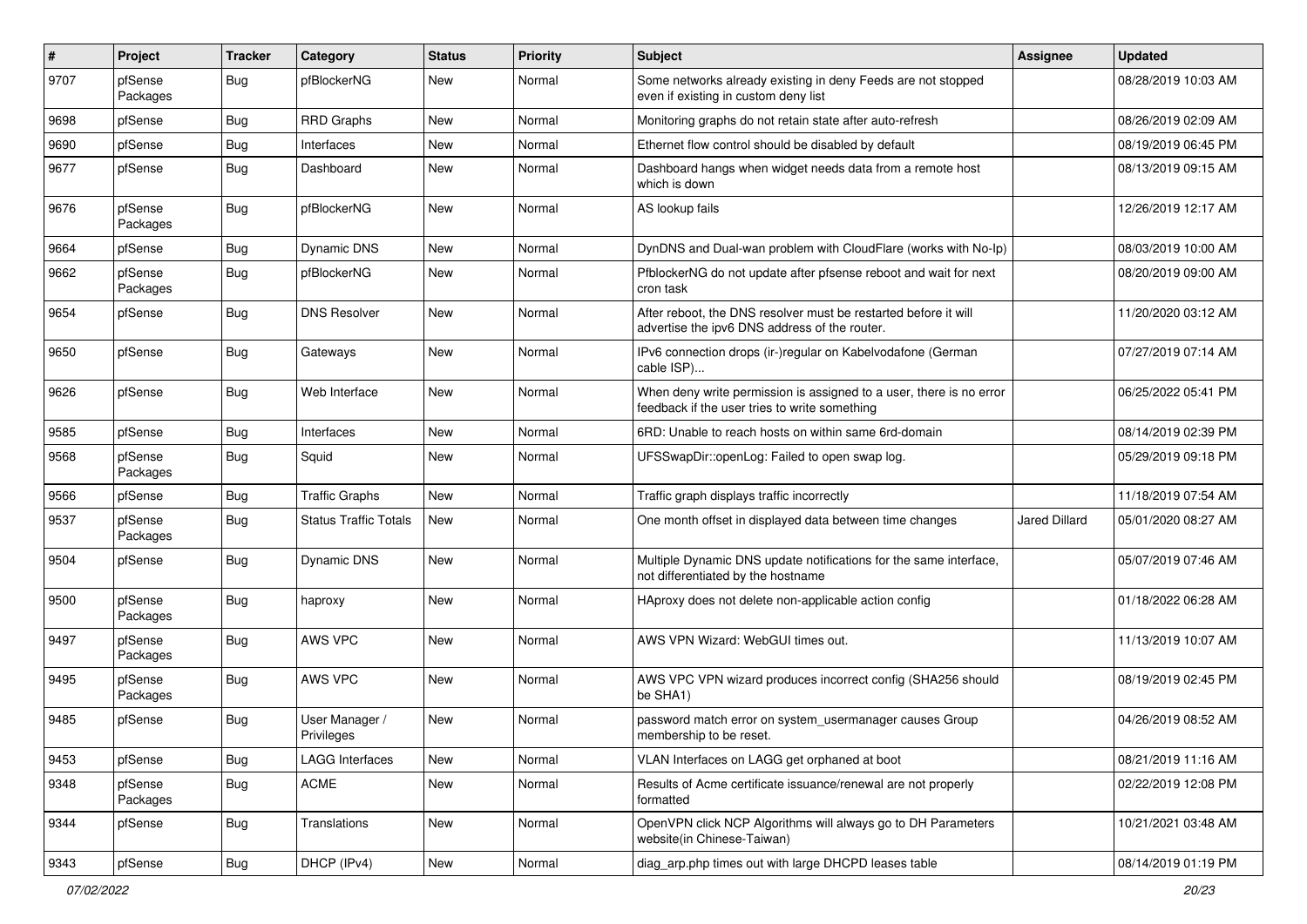| $\pmb{\#}$ | Project             | <b>Tracker</b> | Category                            | <b>Status</b> | Priority | <b>Subject</b>                                                                                        | <b>Assignee</b> | <b>Updated</b>      |
|------------|---------------------|----------------|-------------------------------------|---------------|----------|-------------------------------------------------------------------------------------------------------|-----------------|---------------------|
| 9338       | pfSense             | Bug            | <b>IGMP Proxy</b>                   | New           | Normal   | igmpproxy ignoring downstream vlan interface                                                          |                 | 02/22/2019 03:48 AM |
| 9337       | pfSense<br>Packages | <b>Bug</b>     | Telegraf                            | New           | Normal   | Telegraf ping input fails                                                                             |                 | 02/18/2019 10:40 AM |
| 9286       | pfSense<br>Packages | <b>Bug</b>     | squidguard                          | New           | Normal   | squidGuard - Unable to change IP for sgerror.php URL in<br>configuration                              |                 | 11/13/2019 10:07 AM |
| 9261       | pfSense<br>Packages | <b>Bug</b>     | haproxy                             | New           | Normal   | haproxy GUI failure                                                                                   |                 | 01/08/2019 12:41 PM |
| 9241       | pfSense             | Bug            | Interfaces                          | <b>New</b>    | Normal   | Ethernet link cycles up/down if "auto-negotiate" is explicitly selected<br>in interface configuration |                 | 12/31/2018 08:36 PM |
| 9229       | pfSense<br>Packages | <b>Bug</b>     | Tinc                                | New           | Normal   | Tinc package: no way of specifying multiple critical configuration<br>parameters from web interface   |                 | 08/13/2019 09:25 AM |
| 9192       | pfSense             | <b>Bug</b>     | <b>PPP</b> Interfaces               | New           | Normal   | PPPoE daemon selects wrong interface                                                                  |                 | 08/20/2019 10:05 AM |
| 9179       | pfSense             | <b>Bug</b>     | <b>NAT Reflection</b>               | New           | Normal   | NAT reflection fix implemented for #8604 is causing WebUI and<br>XMLRPC to fail on slave              |                 | 03/27/2020 08:01 PM |
| 9167       | pfSense             | Bug            | Rules / NAT                         | New           | Normal   | Some Important ICMPv6 Traffic Not Allowed by Default Rules                                            |                 | 08/14/2019 01:00 PM |
| 9143       | pfSense<br>Packages | <b>Bug</b>     | ntop                                | New           | Normal   | ntopng not displaying values in historical correctly                                                  |                 | 11/22/2018 07:24 AM |
| 9139       | pfSense<br>Packages | <b>Bug</b>     | Telegraf                            | <b>New</b>    | Normal   | telegraf: add ping for default gateway(s)                                                             |                 | 05/21/2020 04:23 PM |
| 9138       | pfSense<br>Packages | Bug            | Telegraf                            | New           | Normal   | telegraf: add section for custom config lines                                                         |                 | 02/18/2019 03:36 PM |
| 9101       | pfSense             | <b>Bug</b>     | <b>Traffic Graphs</b>               | New           | Normal   | Traffic Graphs/Dashboard Slows Downloads Being Performed by<br>the Same Firefox Browser               |                 | 08/21/2019 09:18 AM |
| 9087       | pfSense             | <b>Bug</b>     | <b>Traffic Graphs</b>               | New           | Normal   | Traffic Graph Widget Legend Not Updating                                                              |                 | 08/14/2019 12:38 PM |
| 9079       | pfSense<br>Packages | <b>Bug</b>     | ntop                                | New           | Normal   | High CPU usage of ntopng even during IDLE and no network traffic                                      |                 | 12/16/2018 02:40 PM |
| 9037       | pfSense             | Bug            | <b>DNS Resolver</b>                 | <b>New</b>    | Normal   | Unbound not logging to syslog after reboot                                                            |                 | 10/12/2018 05:09 AM |
| 9035       | pfSense             | <b>Bug</b>     | Rules / NAT                         | New           | Normal   | Inactive Interfaces are Hidden in Firewall Rules                                                      |                 | 08/14/2019 12:39 PM |
| 9025       | pfSense<br>Packages | <b>Bug</b>     | squidguard                          | <b>New</b>    | Normal   | SquidGard + Target categories                                                                         |                 | 10/08/2018 01:00 AM |
| 8963       | pfSense             | <b>Bug</b>     | <b>Traffic Shaper</b><br>(Limiters) | New           | Normal   | 2.4.4 Limiters don't work after CARP fail-over                                                        |                 | 12/10/2018 06:40 AM |
| 8909       | pfSense<br>Packages | <b>Bug</b>     | Tinc                                | New           | Normal   | tinc package makes /rc.newwanip looping forever                                                       |                 | 08/13/2019 09:25 AM |
| 8902       | pfSense<br>Packages | <b>Bug</b>     | haproxy                             | New           | Normal   | HAproxy package not use custom DNS for lookup on apply new<br>confia                                  |                 | 09/16/2018 08:16 AM |
| 8827       | pfSense<br>Packages | <b>Bug</b>     | squidguard                          | <b>New</b>    | Normal   | Squidguard: ACL redirect modes 'redirect' and 'err page' send<br>unresolvable URLs to the client.     | Viktor Gurov    | 12/21/2021 05:49 AM |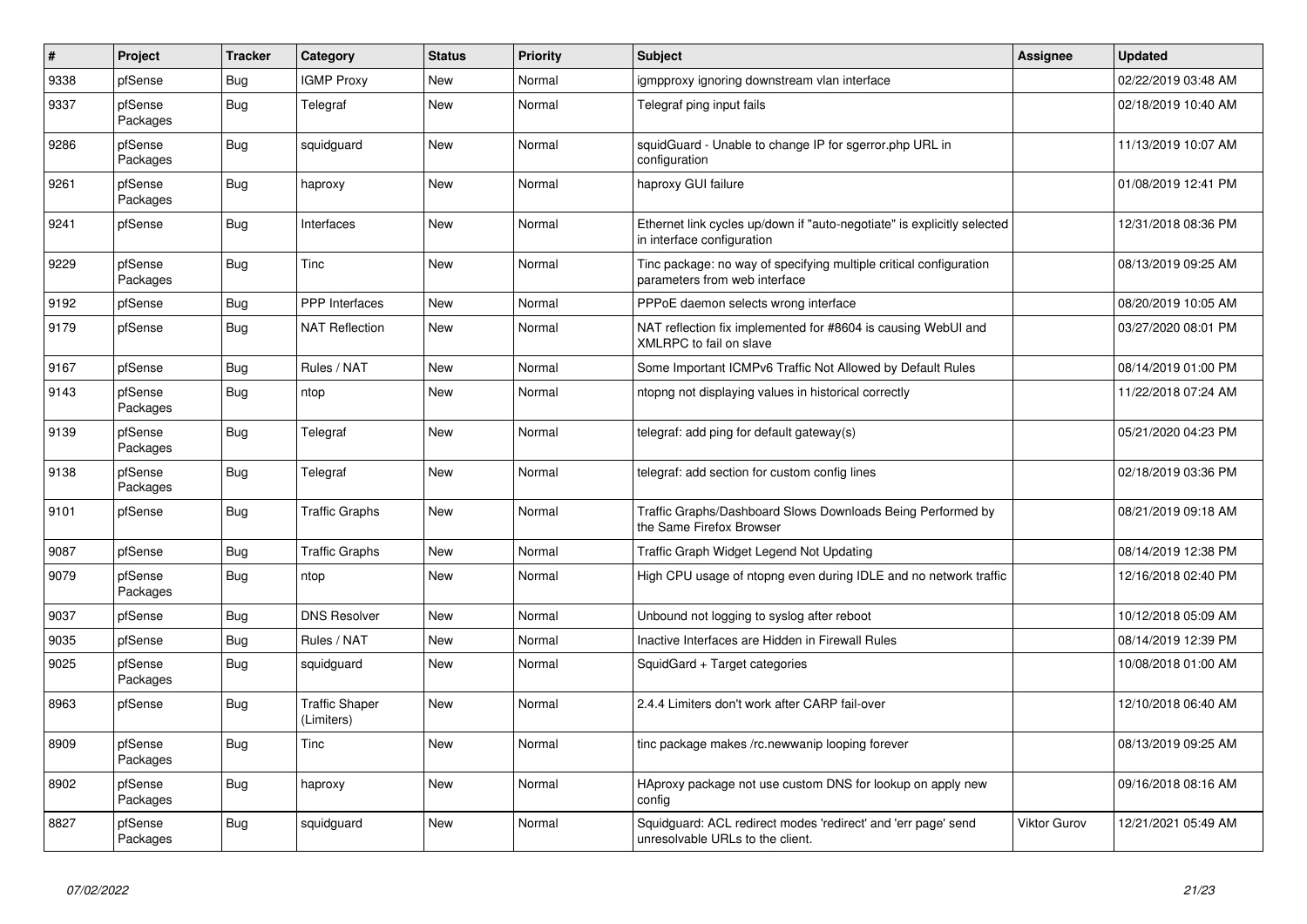| $\pmb{\#}$ | Project             | <b>Tracker</b> | Category               | <b>Status</b> | Priority | Subject                                                                                                                                    | <b>Assignee</b> | <b>Updated</b>      |
|------------|---------------------|----------------|------------------------|---------------|----------|--------------------------------------------------------------------------------------------------------------------------------------------|-----------------|---------------------|
| 8815       | pfSense             | Bug            | Interfaces             | New           | Normal   | IP addresses are removed from interfaces when link is lost and<br>either IPv4 or IPv6 is dynamic                                           | Luiz Souza      | 07/21/2021 07:49 AM |
| 8804       | pfSense             | Bug            | <b>PPP</b> Interfaces  | New           | Normal   | Netgate SG-1000 PPPoE Keepalives not prioritized, internet drops                                                                           |                 | 08/20/2019 10:06 AM |
| 8770       | pfSense             | <b>Bug</b>     | Interfaces             | New           | Normal   | QinQ interfaces always show as active                                                                                                      |                 | 02/01/2020 09:47 AM |
| 8752       | pfSense<br>Packages | <b>Bug</b>     | squidguard             | <b>New</b>    | Normal   | For SquidGuard in "Common ACL" menu "Target Rules List"<br>"access" option always stays with default value '---' for my Target<br>category |                 | 08/06/2018 05:53 AM |
| 8711       | pfSense             | <b>Bug</b>     | <b>IGMP Proxy</b>      | <b>New</b>    | Normal   | igmpproxy with PPPoE Interfaces                                                                                                            |                 | 07/28/2018 09:21 AM |
| 8705       | pfSense<br>Packages | Bug            | syslog-ng              | New           | Normal   | Syslog-NG error in latest snapshot                                                                                                         |                 | 07/27/2018 10:17 AM |
| 8686       | pfSense             | Bug            | <b>IPsec</b>           | New           | Normal   | IPsec VTI: Assigned interface firewall rules are never parsed                                                                              |                 | 02/10/2021 12:15 PM |
| 8614       | pfSense             | Bug            | DHCP (IPv4)            | New           | Normal   | Cannot remove Additional BOOTP/DHCP Options                                                                                                |                 | 08/21/2019 09:15 AM |
| 8589       | pfSense<br>Packages | <b>Bug</b>     | FreeRADIUS             | New           | Normal   | FreeRadius 0.15.5_2 ignoring tunnelled-reply=no                                                                                            |                 | 02/18/2019 03:40 PM |
| 8570       | pfSense             | <b>Bug</b>     | <b>XML Parser</b>      | New           | Normal   | Empty (dn)shaper config gets populated with newline                                                                                        |                 | 08/20/2019 02:45 PM |
| 8567       | pfSense             | <b>Bug</b>     | CARP                   | New           | Normal   | Using IPv6 VIP alias for services may affect CARP IPv6 VIP work                                                                            |                 | 06/12/2018 01:26 PM |
| 8566       | pfSense             | Bug            | CARP                   | New           | Normal   | Wrong IPv6 source in NS request in case using of IPv6 alias                                                                                |                 | 06/12/2018 01:26 PM |
| 8560       | pfSense<br>Packages | Bug            | <b>ACME</b>            | New           | Normal   | ACME: can't update DNS records in DNSMadeEasy registar for<br>several domains with different API keys/ids                                  |                 | 06/08/2018 01:28 PM |
| 8526       | pfSense             | Bug            | Interfaces             | New           | Normal   | DHCP client ignores server replies when 802.1q tagging is used                                                                             |                 | 08/14/2019 10:52 AM |
| 8516       | pfSense<br>Packages | <b>Bug</b>     | FreeRADIUS             | New           | Normal   | FreeRADIUS requires settings re-saved after pfSense upgrade                                                                                | Jim Pingle      | 12/31/2021 05:58 PM |
| 8512       | pfSense             | Bug            | <b>PPP</b> Interfaces  | New           | Normal   | PPPoE reconnect fails after interface flap                                                                                                 |                 | 08/20/2019 10:06 AM |
| 8435       | pfSense             | <b>Bug</b>     | Interfaces             | New           | Normal   | DHCPv6 unusable in certain circumstances (US AT&T Fiber, etc.)                                                                             |                 | 08/14/2019 10:52 AM |
| 8432       | pfSense             | Bug            | Dynamic DNS            | New           | Normal   | Dynamic DNS Client gives an error that it can't find IPv6 address<br>when WAN interface is a LAGG                                          |                 | 09/17/2020 05:23 AM |
| 8419       | pfSense             | Bug            | Web Interface          | New           | Normal   | webgui, when menubar is fixed to the top of the screen, the last<br>items of long menus cannot be seen/used.                               |                 | 07/19/2018 03:10 PM |
| 8406       | pfSense             | Bug            | Dynamic DNS            | New           | Normal   | DDNS IPV6 Cloudflare Client does not detect PPOE address                                                                                   |                 | 03/31/2018 11:56 AM |
| 8401       | pfSense             | Bug            | Installer              | New           | Normal   | Issues related to keys representing alphabetic characters specific<br>to Scandinavian languages and to some other keys.                    |                 | 03/30/2018 11:06 AM |
| 8380       | pfSense             | <b>Bug</b>     | OpenVPN                | New           | Normal   | OpenVPN RADIUS password length is not constant                                                                                             | Jim Pingle      | 07/17/2020 11:46 AM |
| 8343       | pfSense             | <b>Bug</b>     | Gateways               | New           | Normal   | Gateway Routes (Default Routes) not removed in Kernel when<br>removed from GUI                                                             |                 | 05/14/2020 01:22 AM |
| 8335       | pfSense             | <b>Bug</b>     | <b>LAGG Interfaces</b> | New           | Normal   | System hang with LACP downlink to UniFi switch                                                                                             |                 | 08/21/2019 11:18 AM |
| 8325       | pfSense             | <b>Bug</b>     | UPnP/NAT-PMP           | New           | Normal   | UPnP not available for pppoe-Clients                                                                                                       |                 | 11/15/2020 10:33 AM |
| 8324       | pfSense             | Bug            | Hardware / Drivers     | New           | Normal   | bxe cards require promisc for OSPF                                                                                                         | Luiz Souza      | 05/25/2020 03:19 PM |